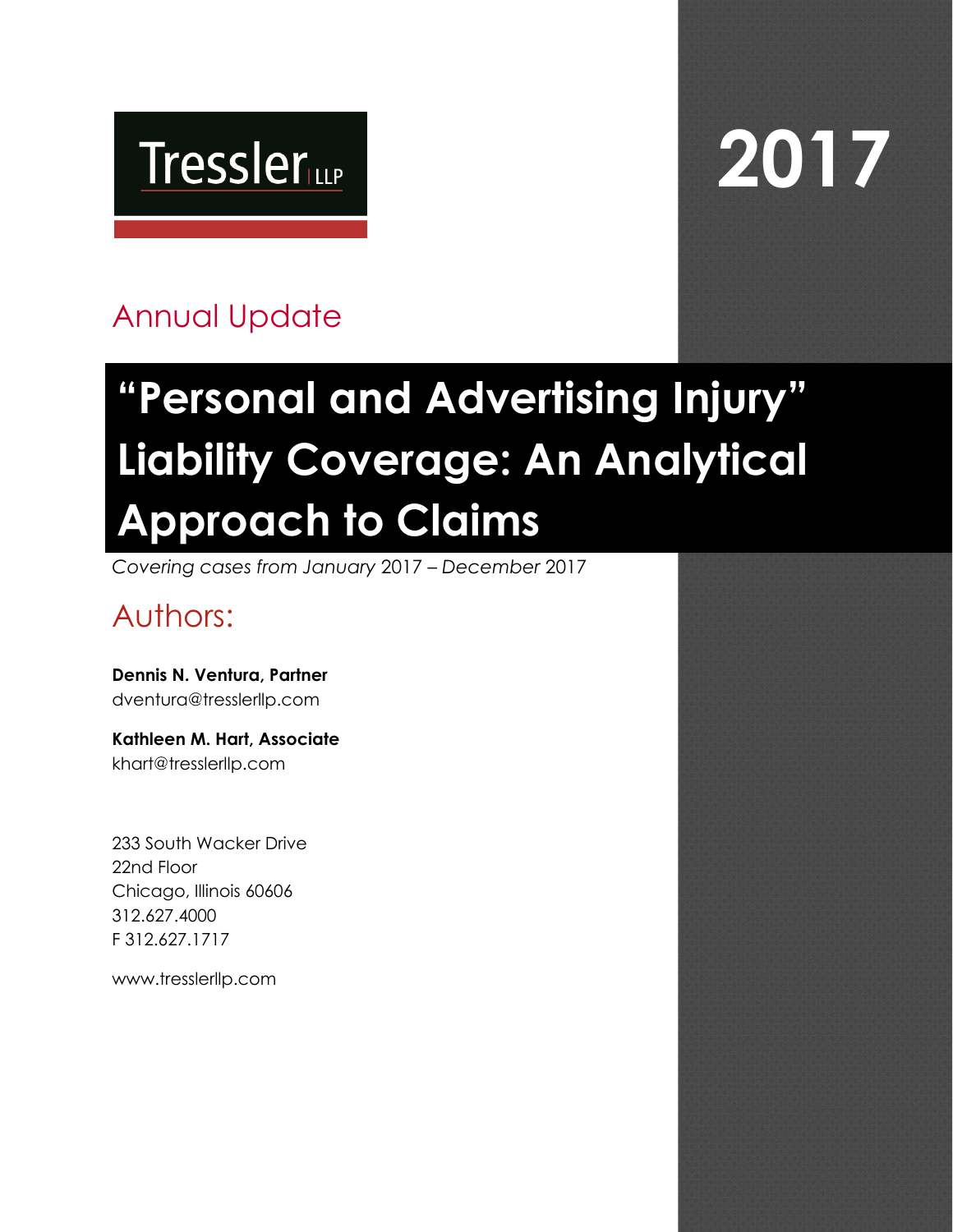## **Tressler**

This article is for general information only and is not intended to give, and should not be relied on for, legal advice in any particular circumstance or fact situation. The reader is advised to consult with an attorney to address any particular situation. The opinions expressed herein are those of the authors and do not reflect the view of Tressler LLP or any of its clients.

Attorney Advertising Pursuant to New York DR2‐101(F).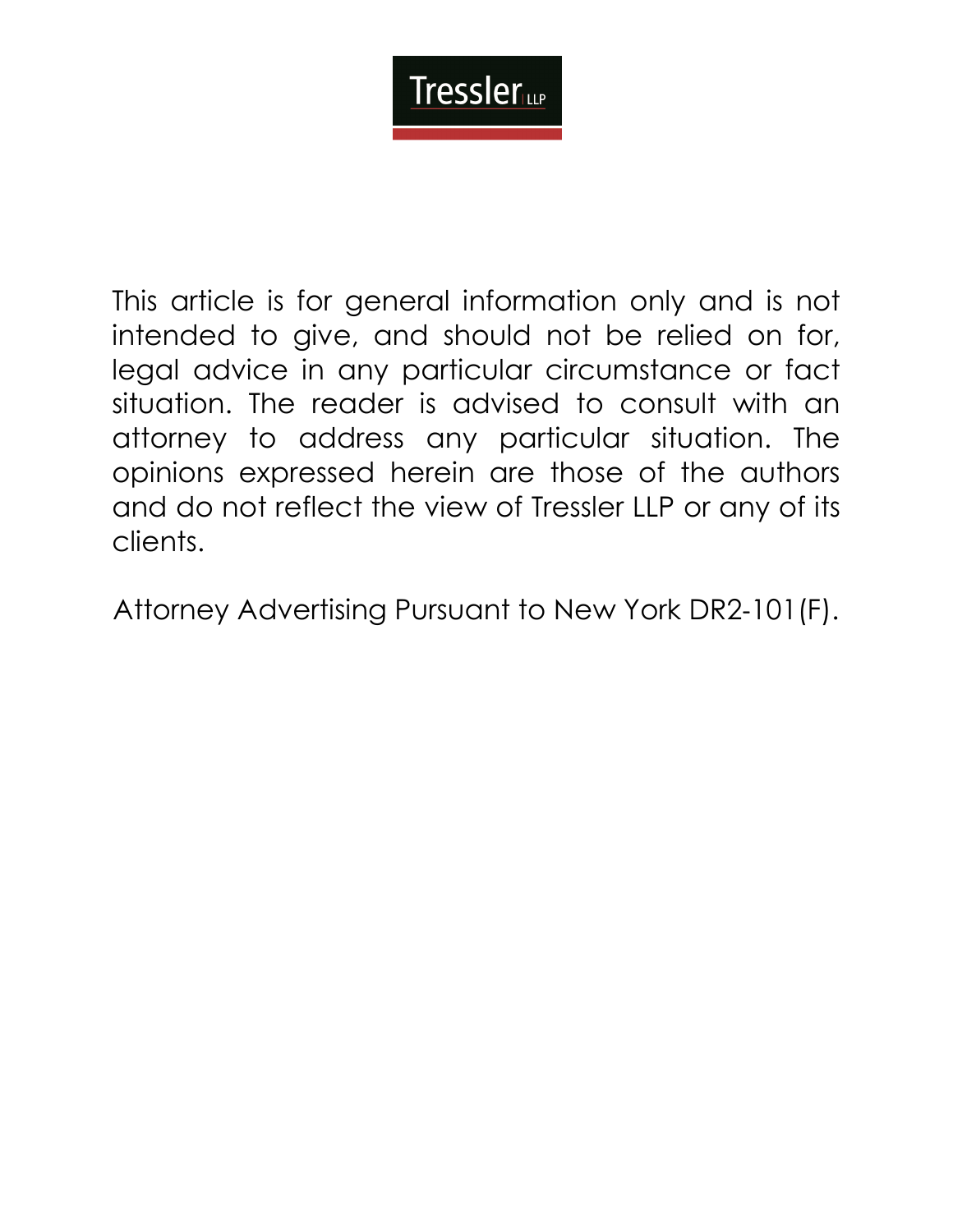

### **"PERSONAL AND ADVERTISING INJURY" LIABILITY COVERAGE: AN ANALYTICAL APPROACH TO CLAIMS**

#### **I. GENERAL REQUIREMENTS OF THE PERSONAL AND ADVERTISING INJURY COVERAGE**

#### **A. THE INJURY MUST ARISE OUT OF AN ENUMERATED OFFENSE**

In *Vitamin Health, Inc. v. Hartford Casualty Insurance Co.*, 685 Fed. Appx. 477 (6th Cir. 2017) (applying Michigan law), the insured was sued for falsely advertising its product. The insured argued that the underlying action implicated "personal and advertising injury" coverage because the complaint alleged that the insured's mislabeling of its products injured the plaintiff. The court found that because the plaintiff alleged that the insured made false or misleading statements about its own products, such allegations did not constitute an explicit disparagement claim. The court also found that implied disparagement was not alleged as the insured did not make claims about the superiority of its own product, nor was there any implication of such an allegation. The court noted that no courts have recognized disparagement by implication to include claims alleging that an insured has made false statements about its own products while not making any comparison to another's product. Accordingly, as the complaint did not allege any of the other offenses in the definition of "personal and advertising injury," the court held that there was no duty to defend.

In *IVFMD Florida, Inc. v. Allied Property & Casualty Insurance Co.*, 679 F. App'x 769 (11th Cir. 2017) (applying Florida law), a counterclaim against the insured sought a declaration of trademark invalidity with respect to the mark "IVFMD." The court found that the claimant did not allege the "use of another's advertising idea in your 'advertisement'" offense as the claimant did not allege that the use of "IVFMD" was the claimant's idea or concept for the promotion of its services. The court also found that the claimant did not allege the "infringement of another's copyright, trade dress or slogan in your 'advertisement'" offense as the claimant did not allege that it had any copyright, trade dress or slogan related to the mark, nor did the counterclaim otherwise allege any trade dress infringement under the Lanham Act. Accordingly, the court held that the allegations did not allege "personal and advertising injury." Thus, the insurer did not owe a duty to defend.

In *Mt. Hawley Ins. Co. v. Crane Dev. Corp.*, No. 2:16-CV-0892-JAM-EFB, 2017 WL 928716 (E.D. Cal. Mar. 9, 2017) (applying California law), the insured was sued for negligent misrepresentation and breach of fiduciary duty, regarding defects in construction. The complaint alleged that the insured "submitted incorrect invoices for payment; altered lien releases of subcontractors to state incorrect amounts; submitted construction draw requests that overstated the dollar amount owed; failed to perform proper accounting; and accepted overpayment from [the underlying plaintiff] based on its fraudulent invoices." In a footnote, the court held that the negligent misrepresentation and breach of fiduciary duty claims did not allege any "personal and advertising injury." Accordingly, no duty to defend was owed.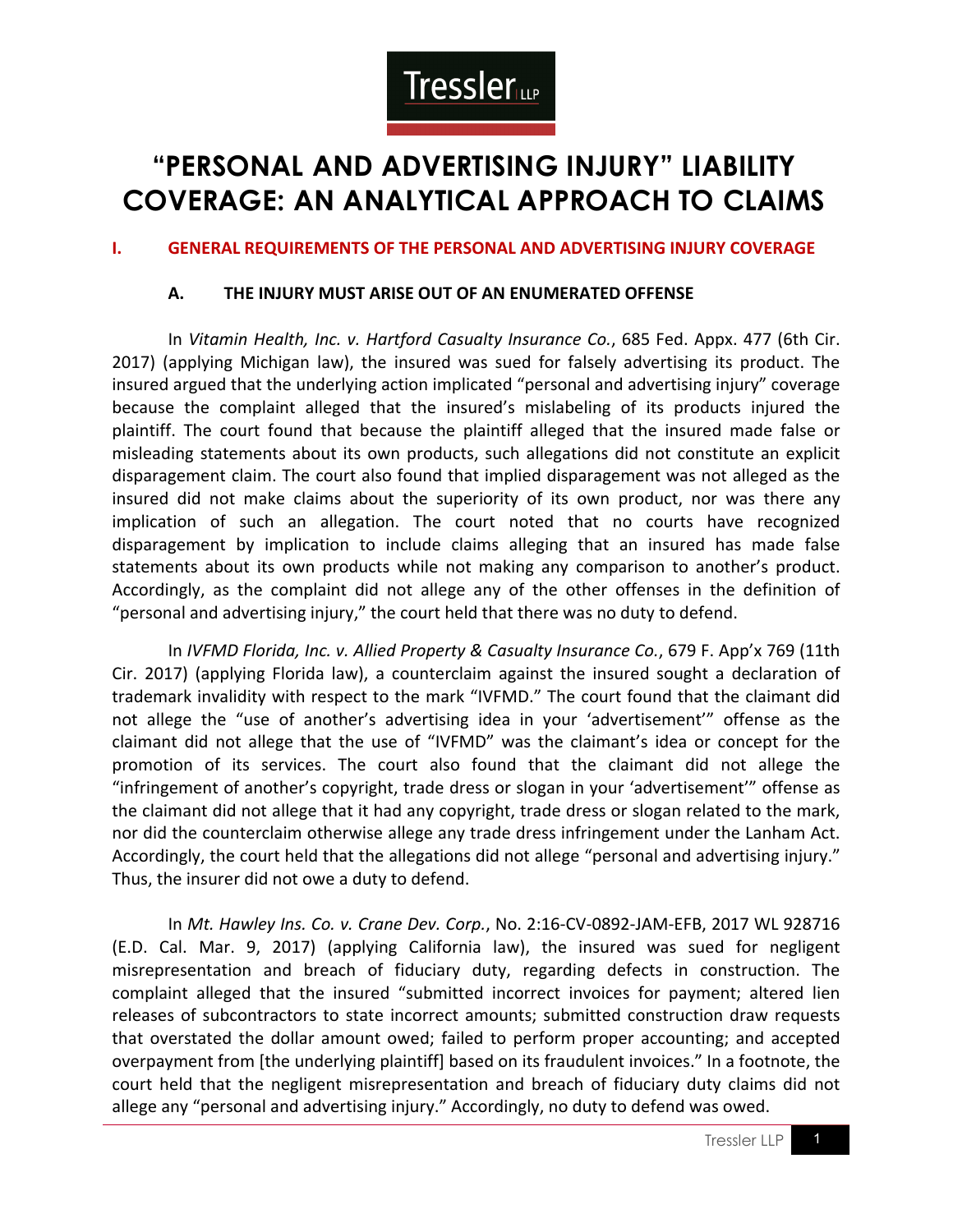In *Sentinel Ins. Co. v. Yorktown Indus. Inc*., No. 14-cv-4212, 2017 WL 446044 (N.D. Ill. Feb. 2, 2017) (applying Illinois law), the insured was sued for the alleged hiring of a competitor's employees and use of a confidential customer list. The court held that the complaint did not allege "personal and advertising injury," as the complaint did not allege use of the plaintiff's advertising plans, schemes, or designs in contacting customers, nor did the complaint allege any misappropriation of the plaintiff's advertising strategies. The complaint also did not allege that the plaintiff was injured by the copying of the plaintiff's customer list or other trade secrets in an "advertisement," nor did the complaint allege that the insured publically disseminated the customer list or proprietary business information. The court further held that the IP exclusion also applied to preclude coverage because at least one of the counts alleged an excluded intellectual property claim. Accordingly, the court held that no coverage was owed.

**Tressler** 

In *Parker v. Farm Bureau Prop. & Cas. Ins. Co.*, 240 F. Supp. 3d 1140 (D. Kan. 2017) (applying Kansas law), the insured was sued for selling wheat seed in violation of the Plant Variety Protection Act ("PVPA"). Under the PVPA, the plaintiff was given the exclusive right to market Fuller wheat. The court found that because the insured advertised the Fuller wheat for sale, such constituted a compensable infringement of the plaintiff's rights, and thus, the insured's advertisement could be considered an infringement of title, which constituted "personal and advertising injury" as defined by the policy. Therefore, the court found that a duty to defend was owed.

In *Unwired Solutions Inc. v. Ohio Security Insurance Co.*, 247 F. Supp. 3d 705 (D. Md. 2017) (applying Maryland law), the insured was sued for tortious interference with contract and trademark infringement for allegedly perpetrating a "Bulk Handset Trafficking Scheme" which took advantage of Sprint's selling of subsidized phones for use on its network. The insured argued that advertising on its website constituted disparaging material. The court found that the complaint did not allege "personal and advertising injury." The court explained that the allegations that the insured promoted its product on its website, which had the effect of damaging the plaintiff's reputation, and that the insured perpetrated a scheme that harmed the plaintiff, did not constitute disparagement. The court also found that the complaint did not allege implied disparagement by alleging that the insured falsely portrayed its phones as equivalent to the plaintiffs. Accordingly, the court held that no duty to defend was owed.

In *United Ohio Insurance Co. v. Durafloor Industrial Flooring and Coating Inc.*, No. HHDCV156062735S, 2017 WL 961453 (Sup. Ct. Conn. Jan. 24, 2017) (applying Connecticut law), the insured was sued for misappropriation of trade secrets relating to the formula and processes for floor coating systems and products. The court found that the complaint did not seek damages because of "personal and advertising injury," as the complaint alleged harm caused by misappropriation of trade secrets, not the advertising of trade secrets. The court further explained that there was no allegation of advertisement. Accordingly, the court found that no duty to defend was owed.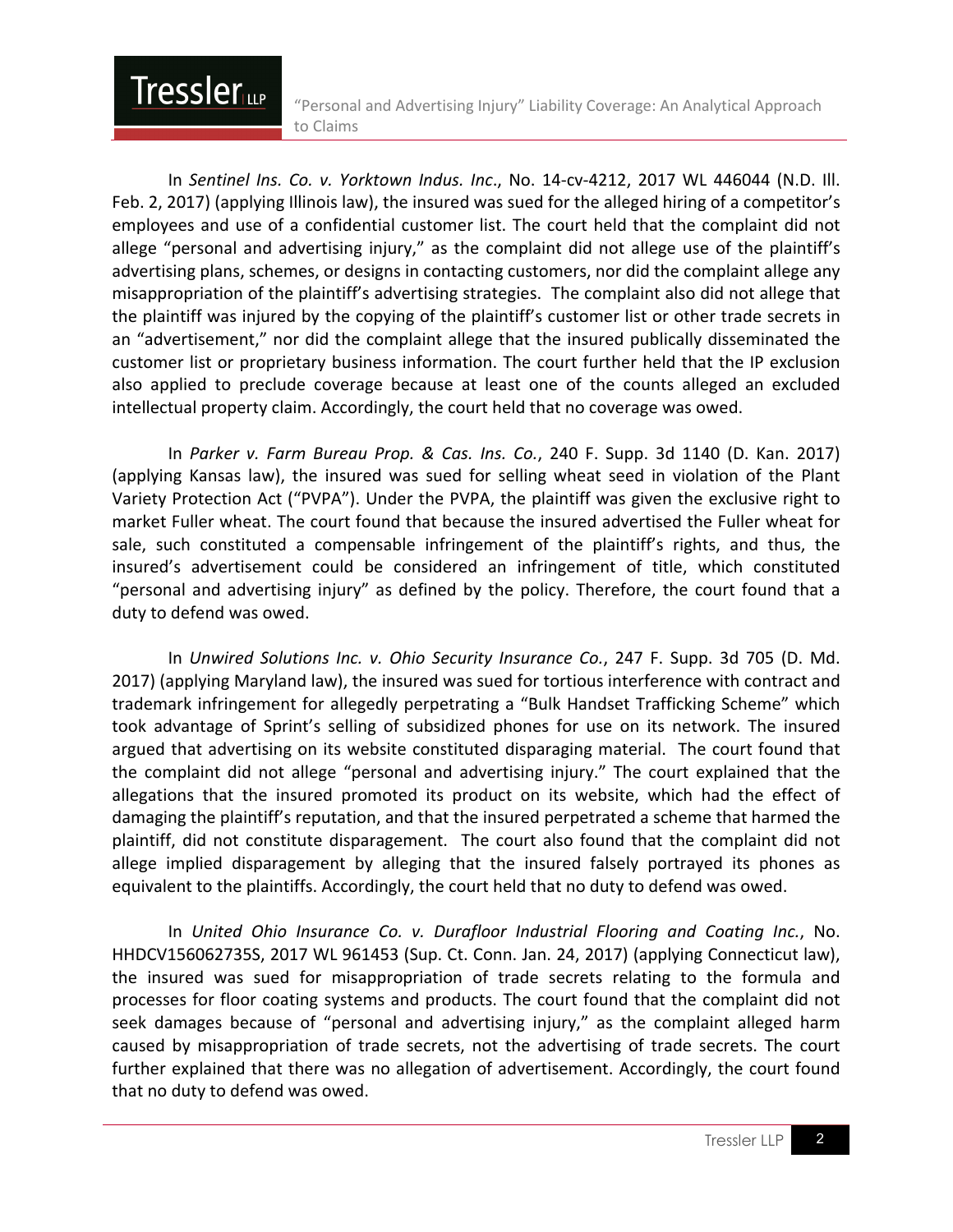In *Dorsey v. Purvis Contracting Grp., LLC*, No. 17-CA-369, 2017 WL 6603819 (La. App. 5 Cir. Dec. 27, 2017) (applying Louisiana law), the insured was sued in connection with a renovation project. The plaintiff alleged that the insured misrepresented that he was a licensed general contractor rather than a licensed home improvement contractor. The court held that the plaintiff's fraud claims and unfair practice claims related to the insured's alleged false advertisement as a licensed general contractor and did not implicate the "personal and advertising injury" liability coverage. Therefore, there was no duty to defend.

#### **B. THE OFFENSE MUST BE COMMITTED DURING THE POLICY PERIOD**

**Tressler** 

In *Millennium Labs., Inc. v. Darwin Select Ins. Co.*, 676 F. App'x 734 (9th Cir. 2017) (applying California law), the insured was sued in two third-party disparagement lawsuits. The court held that the claims alleged against the insured implicated the "personal and advertising injury" coverage. The court also held that the policy's "prior noticed claims" exclusion did not preclude coverage, despite the fact that the insured had reported similar claims to prior insurers. The court explained that the insured could not have reported the events underlying the potential disparagement claim to a previous insurer because those events occurred during the current policy period. Thus, the insurer owed a duty to defend.

In *Am. Econ. Ins. Co. v. Hartford Fire Ins. Co.*, 695 Fed. Appx. 194 (9th Cir. 2017) (applying Montana law), the insured was sued in two actions (i.e. Washington and Byrd Suits) alleging that the insured used spy software to track customers who rented laptops by secretly taking photographs using the laptop's webcam, capturing keystrokes, and taking screenshots. The court held that the Washington Suit did not implicate coverage because it did not specifically allege that the insured published private material. The court also found that the Washington Suit alleged misconduct that was committed after the subject policies expired. Thus, no duty to defend was owed.

#### **C. THE OFFENSE MUST OCCUR IN THE NAMED INSURED'S BUSINESS**

#### **D. CERTAIN OFFENSES MUST BE COMMITTED IN THE NAMED INSURED'S "ADVERTISEMENT"**

In *Highland Holdings, Inc. v. Mid-Continent Casualty Co.*, 687 Fed. Appx. 819 (11th Cir. 2017) (applying Florida law), the insured was sued for copyright infringement for advertising, designing, constructing and participating in the construction of one or more residences that purportedly copied three house plans registered by the plaintiff, which was later settled. The court found that the complaint did not allege an "advertising injury." The court explained that a schematic plan is not an "advertisement" because a drawing that shows the layout of a house does not provide notice about the product or services provided by a homebuilder. Accordingly, the court held that the insurer did not owe a duty to indemnify the insured.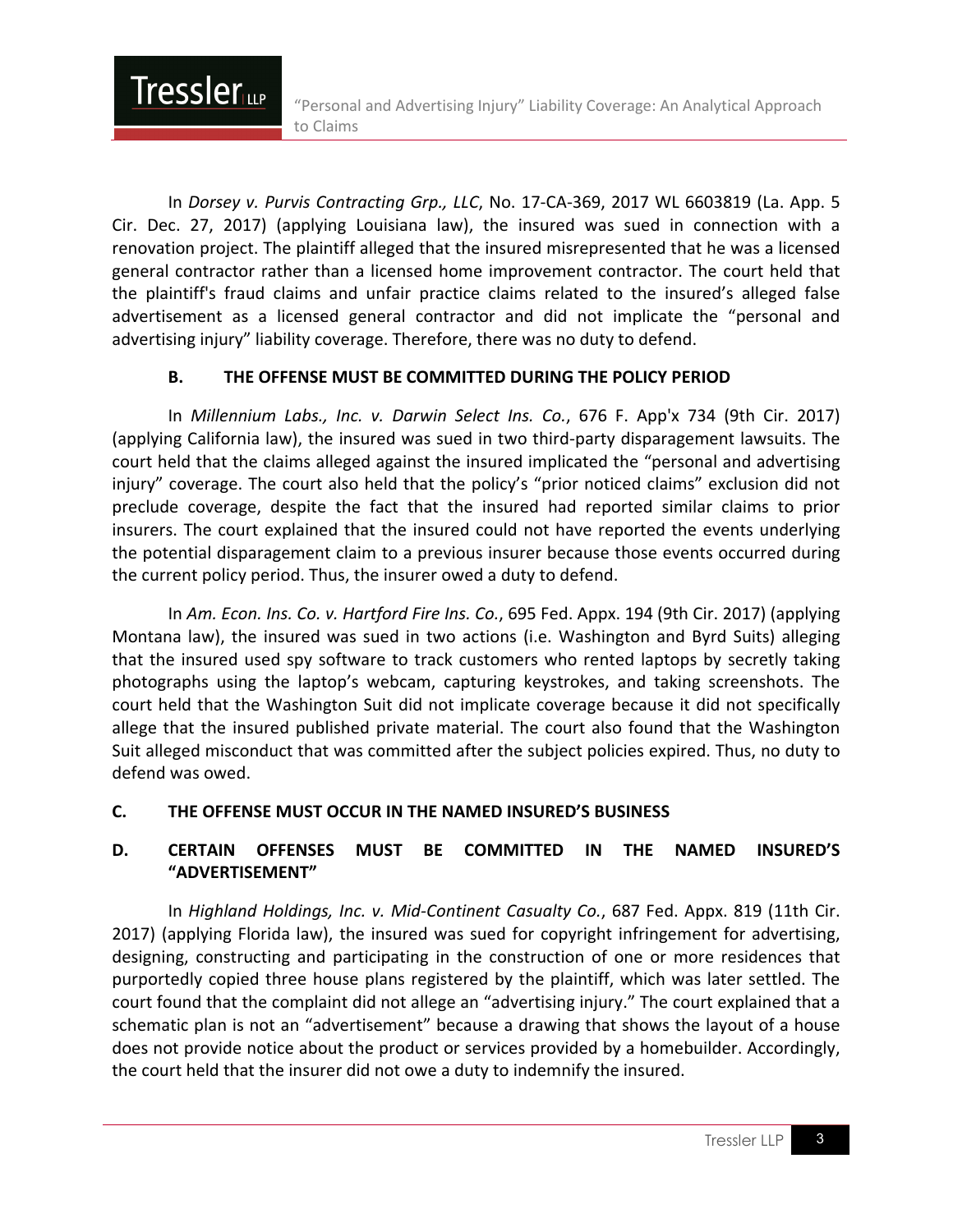In *Allstate Insurance Co. v. Airport Mini Mall, LLC*, 265 F. Supp. 3d 1356 (N.D. Ga. 2017) (applying Georgia law), the insured was sued for contributory trademark infringement as landlords of tenants selling counterfeit sunglasses. The complaint alleged that the insured facilitated the counterfeiting activities of its tenants at the discount mall by supplying the means for the tenants to infringe the plaintiff's trademarks in order to profit from the revenues it produced. The court held that the claim was not an "advertising injury" because the claim did not arise out of the insured's advertisement and that there was no causal connection between the alleged advertising and the alleged injury. The court also found that the complaint did not implicate the "infringement of a copyright, trade dress or slogan" and the "use of another's advertising idea" offenses. Accordingly, the court found that no duty to defend or indemnify was owed.

**Tressler** 

In *Sentinel Ins. Co. v. Yorktown Indus. Inc*., No. 14-cv-4212, 2017 WL 446044 (N.D. Ill. Feb. 2, 2017) (applying Illinois law), the insured was sued for the alleged hiring of a competitor's employees and use of a confidential customer list. The court held that the complaint did not allege "personal and advertising injury", as the complaint did not allege use of the plaintiff's advertising plans, schemes, or designs in contacting customers, nor did the complaint allege any misappropriation of the plaintiff's advertising strategies. The complaint also did not allege that the plaintiff was injured by the copying of the plaintiff's customer list or other trade secrets in an "advertisement," nor did the complaint allege that the insured publically disseminated the customer list or proprietary business information. Accordingly, the court held that no coverage was owed.

In *Standard Gen. L.P. v. Travelers Indemnity Co. of Connecticut*, No. 17CV0548, 2017 WL 3601181 (S.D.N.Y. Aug. 18, 2017) (applying New York law), the insured was sued for defamation, false light, "unfair business acts" and false advertising after the insured made a statement to the press falsely claiming that the plaintiff was terminated for cause based on an independent, third-party investigation into his alleged misconduct. The insured argued that the statement constituted an "advertisement" because it was intended to allay its investors' concerns regarding the plaintiff's employer and to promote further investment in its fund. However, the court held that the statement did not constitute an "advertisement" because the statement was not about the insured's goods, products, or services. Rather, the court found that the statement was an informative statement sent to press outlets clarifying the company's stance on the plaintiff's employment and the circumstances and propriety of his termination. The court also held that the mere fact that the complaint alleged a claim for false advertising did not establish that the statement constituted an "advertisement." Accordingly, the court held that the complaint did not allege an "advertising injury." However, the court found that the complaint alleged "personal injury". Accordingly, the court held that a duty to defend was owed.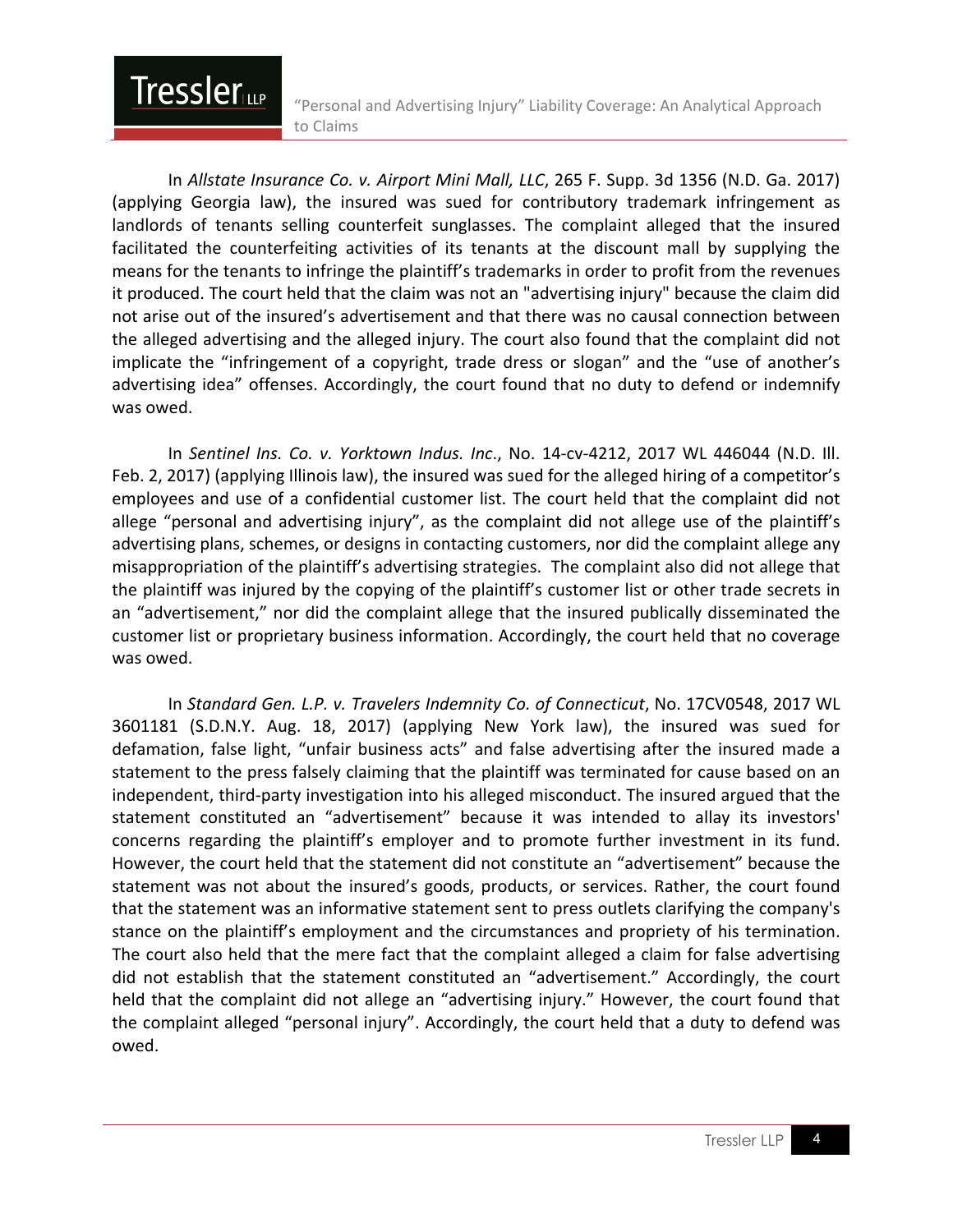In *Hattenhauer Distributing Co. v. Nationwide Agribusiness Insurance Co.*, No. 3:16-CV-1703-PK, 2017 WL 2821936 (D. Or. June 29, 2017) (applying Oregon law), the complaint alleged that the insured failed to conform to the plaintiff's standards and specifications as required under certain franchise agreements, as the insured's pizza store did not use the plaintiff's proprietary blend of cheese for plaintiff's brand of pizzas. The court found that the complaint did not allege any infringement regarding the appearance of the packaging itself, and thus, the complaint did not allege a claim for trade dress infringement. The court also found that the complaint did not allege trade dress infringement in an advertisement because the complaint did not allege that the pizza packaging was broadcasted to the public, only that the insured sold the pizza in packaging bearing the plaintiff's trademark. The court further found that even if the underlying claim alleged an "advertising injury," the Breach of Contract exclusion and Quality of Goods exclusion precluded coverage. Thus, the court held that no duty to defend was owed.

**Tressler** 

In *Colony Ins. Co. v. Custom Ag Commodities, LLC*, No. 4:16-CV-83, 2017 WL 2936208 (E.D. Tex. July 10, 2017) (applying Texas law), a dog food manufacturer was sued for false advertising and commercial disparagement because its product contained chicken by-product, which was contrary to its product labels. Thereafter, a third-party complaint was filed against the insured for breach of contract, which alleged that the insured supplied adulterated chicken by-product instead of single ingredient chicken meal. The insured argued that its liability arose out of the false advertising and disparagement claims against the dog food manufacturer. The insured argued that because the definition of "personal and advertising injury" did not require that the claims arise out of the named insured's slanderous and libelous statements, the insurer intended to provide coverage to insureds who are parties to litigation involving false advertising, irrespective of whether the insured actually committed the advertising offense. The court found that the insured was only covered when the insured committed an offense. The court determined that the third party complaint sought indemnification or contribution and did not allege any slander, libel or disparagement. The court also held that the Breach of Contract exclusion applied to preclude coverage. Thus, there was no duty to defend or indemnify the insured.

In *Boehm v. Heyrman Printing, LLC v. Event USA Corp.,* No. 16-cv-405-jdp, 2017 WL 943969 (W.D. Wis. Mar. 09, 2017) (applying Wisconsin law), the insured was sued for copyright infringement for printing a photographer's copyrighted work without authorization. The court held that the policy only covered copyright infringement if it occurred in the insured's advertisement. The court explained that the complaint did not allege that the insured was indirectly liable for any act of infringement that occurred in an advertisement, and even if the complaint had, the policy only covered infringement in the insured's advertisements. Accordingly, no duty to defend or indemnify was owed.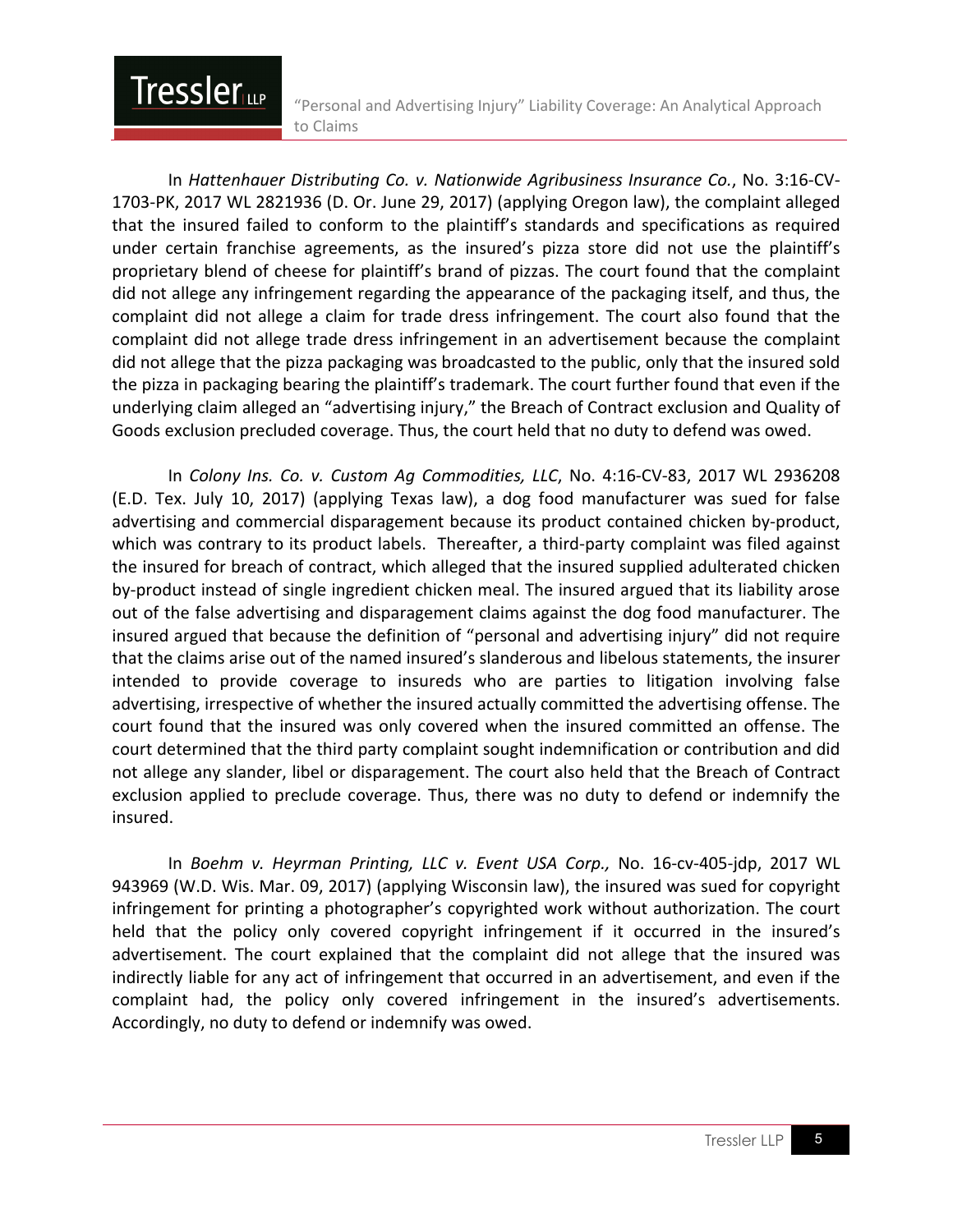In *United Ohio Insurance Co. v. Durafloor Industrial Flooring and Coating Inc.*, No. HHDCV156062735S, 2017 WL 961453 (Sup. Ct. Conn. Jan. 24, 2017) (applying Connecticut law), the insured was sued for misappropriation of trade secrets relating to the formulae and processes for floor coating systems and products. The court found that the complaint did not seek damages because of "personal and advertising injury," as the complaint alleged harm caused by misappropriation of trade secrets, not the advertising of trade secrets. The court further explained that there was no allegation of any advertisement. Accordingly, the court found that no duty to defend was owed.

#### **E. THE OFFENSE MUST BE COMMITTED IN THE "COVERAGE TERRITORY"**

#### **F. THE SUIT MUST SEEK DAMAGES**

**Tressler** 

#### **II. ANALYSIS OF THE ENUMERATED OFFENSES IN THE DEFINITION OF "PERSONAL AND ADVERTISING INJURY"**

#### **A. FALSE ARREST, IMPRISONMENT OR DETENTION**

In *Evanston Insurance Co. v. Dillard House, Inc.*, 2017 WL 3498953 (N.D. Ga. June 28, 2017) (applying Georgia law), the insured was sued after its employee falsely imprisoned and sexually assaulted a minor child at a festival sponsored by the insured. The court found that the complaint alleged "personal and advertising injury" because it was alleged that the plaintiff suffered bodily injury caused, in part, by false imprisonment. Accordingly, the court found that a duty to defend was owed.

#### **B. MALICIOUS PROSECUTION**

#### **C. WRONGFUL EVICTION, WRONGFUL ENTRY OR INVASION OF THE RIGHT OF PRIVATE OCCUPANCY**

In *Walden v. Maryland Cas. Co.*, 692 F. App'x 476 (9th Cir. 2017) (applying Montana law), the insured was sued by former students, in part, for wrongful expulsion. The court found that the district court did not err in construing the term "eviction" to mean the denial of a possessory interest in real property and finding that the insurer did not breach its duty to defend by failing to equate expulsion with Coverage B "evictions." Accordingly, the court affirmed the district court's determination that the insurer did not owe a duty to defend.

In *Admiral Indemnity Co. v. 899 Plymouth Court Condominium Association D&K Real Estate Services Corp.*, No. 16 C 5085m, 2017 WL 345559 (N.D. Ill. Jan. 24, 2017) (applying Illinois law), the insured was sued for water damage resulting from water leaks. The court held that the claims for private nuisance and trespass entail a wrongful entry or eviction or other invasion of the right of private occupancy. However, the court held that unless the insured was considered an "owner, landlord or lessor" of the room, dwelling or premises where the invasion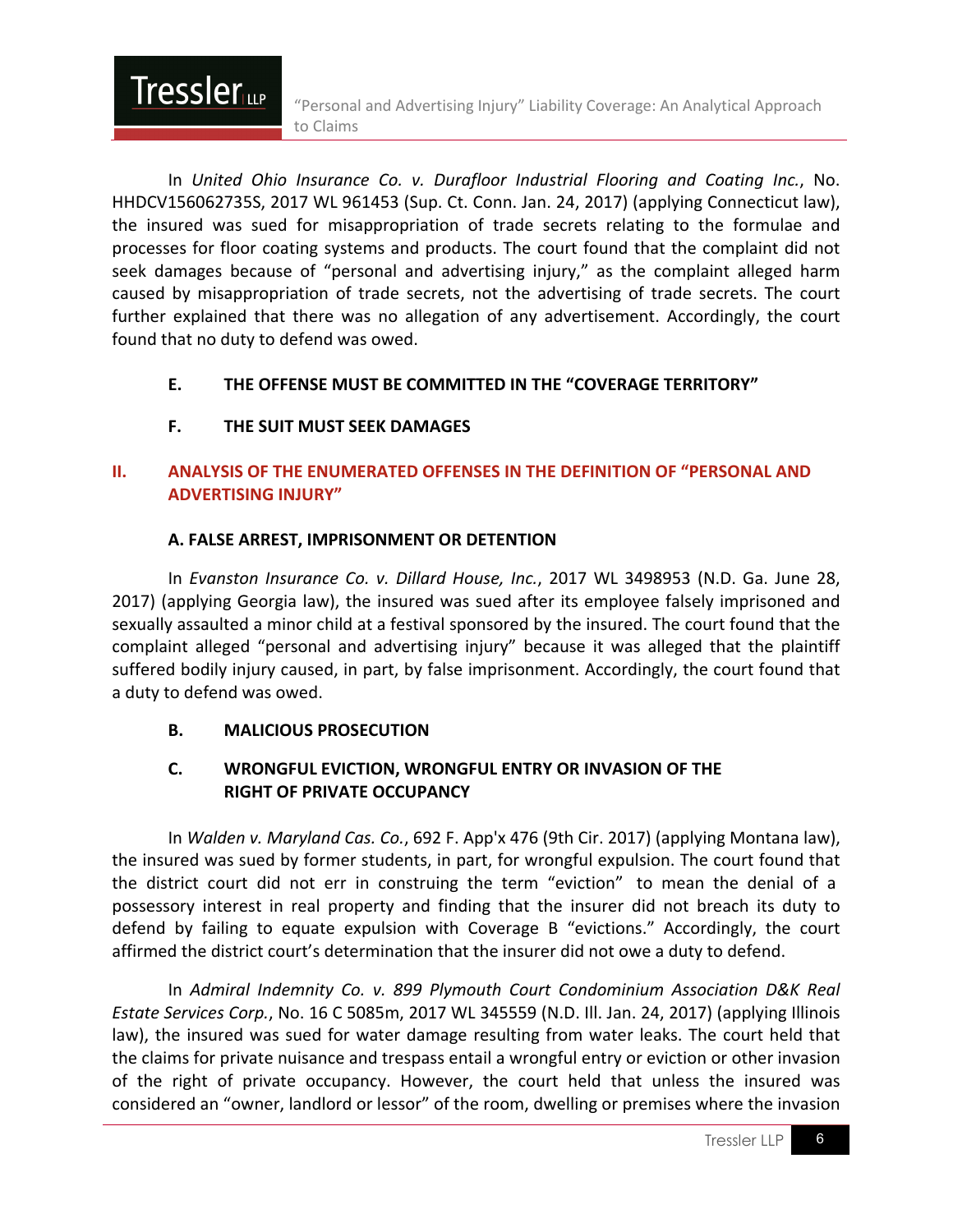occurred, the claim did not implicate coverage. The court found that the damaged unit was not owned by the insured. Accordingly, the court held that no duty to defend was owed.

**Tressler** 

In *Allstate Ins. Co. v. McColly Realtors, Inc.*, No. 2:16-CV-00142, 2017 WL 4938154 (N.D. Ind. Oct. 31, 2017) (applying Indiana law), the insured was sued for wrongful death after 3 individuals died when carbon monoxide infiltrated a home they leased. The plaintiff alleged that the homeowner had contracted with the insured, a realtor, for purposes of leasing the home. While the complaint alleged that the premises was leased, not fit for habitation, and that carbon monoxide gas was allowed to infiltrate the living quarters, the court found that the complaint did not allege that the insured committed a wrongful entry or invasion of the property. The court also found that because the insured was not the owner, landlord or lessor of the property, the complaint did not allege wrongful entry committed by or on behalf of the insured as an owner, landlord or lessor of the property. Therefore, the court held that the insurer had no duty to defend.

In *2200 W. Alabama, Inc. v. W. World Ins. Co.*, No. 4:16-CV-2244, 2017 WL 4049272 (S.D. Tex. Sept. 13, 2017) (applying Texas law), the insured was sued by a tenant for its alleged failure to timely negotiate a lease agreement, which prevented the tenant from taking physical possession and opening a restaurant. The insured argued that when negotiations ceased, the plaintiff had a right of occupancy and that physical occupancy of the premises was not required by the policy. The court agreed and held that the "right of private occupancy" plainly meant that occupancy of the premises was unnecessary to implicate the duty to defend provision of the policy. The court explained that the term "possession" referred "to the right to occupy the premises, not necessarily physical occupancy." The court explained that the tenant alleged that it had tenant rights to a space at the premises. Based on the foregoing, the court held that a duty to defend was owed.

In *Grand China Buffett & Grill, Inc. v. State Auto Property & Casualty Co.*, 260 F. Supp. 3d 616 (N.D.W. Va. 2017) (applying West Virginia law), the insured was sued for denying the plaintiff and his service dog from being admitted to its restaurant. The court held that the complaint did not seek damages because of "personal and advertising injury" as the complaint did not allege that the plaintiff had a possessory interest in the restaurant that gave the plaintiff a right to occupy the restaurant, but rather merely alleged that the plaintiff was denied the right to be served with a certain accommodation. Accordingly, no duty to defend or indemnify was owed.

In *McClain v. State Farm Fire & Cas. Co.*, No. 02-16-00315-CV, 2017 WL 817152 (Tex. App. Mar. 2, 2017) (applying Texas law), the insured was sued, in part, for wrongful foreclosure after the insured issued accelerated payment demands and a notice of foreclosure. The insured argued that the allegations potentially could have occurred after the foreclosure sale—after the insured had title to the property—and thus, were injuries "arising out of ... the wrongful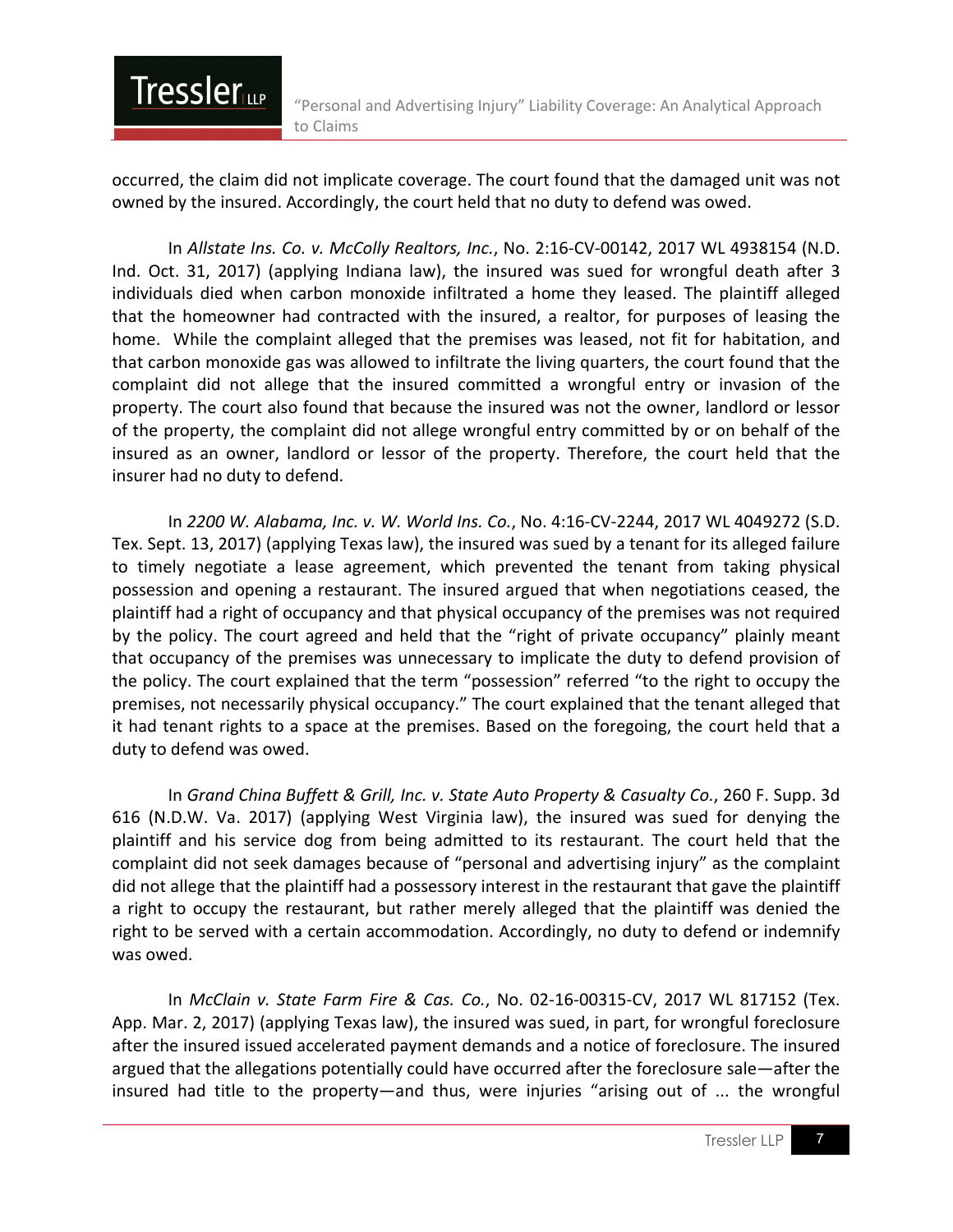eviction from, wrongful entry into, or invasion of the right of private occupancy of a room, dwelling[,] or premises that a person occupies, committed by or on behalf of its owner, landlord[,] or lessor." However, the court found that the complaint did not allege that any of the complained of conduct occurred after the foreclosure sale. Thus, the court found that the complaint did not allege "personal and advertising injury." Accordingly, no duty to defend was owed.

#### **D. DEFAMATION, LIBEL, SLANDER & DISPARAGEMENT**

**Tressler** 

In *Uretek (USA), Inc. v. Cont'l Cas. Co.*, No. 15-20104, 2017 WL 3225700 (5th Cir. July 28, 2017) (applying Texas law), a counterclaim against the insured alleged that the insured made statements to the claimant's customers or potential customers that the claimant could not undertake work on various projects without infringing upon the insured's patent. The court held that a statement to a competitor's customer that the competitor is undertaking work that it has no legal right to undertake disparages that competitor and the services it offers by clear implication. Based on the foregoing, the court found that the counterclaim alleged disparagement. Accordingly, the court found that a duty to defend was owed.

In *Vitamin Health, Inc. v. Hartford Casualty Insurance Co.*, 685 Fed. Appx. 477 (6th Cir. 2017) (applying Michigan law), the insured was sued for allegedly publishing a false advertisement. The insured argued that the complaint implicated the "personal and advertising injury" coverage because the complaint alleged that the insured's mislabeling of its products injured the plaintiff. The court held that because the plaintiff alleged that the insured made false or misleading statements about its own products, such should not be interpreted to include an explicit disparagement claim. The insured also argued that because the plaintiff alleged that the insured's inferior product has caused and will continue to cause the plaintiff to lose sales, the insured has implicitly disparaged the plaintiff's product. The court disagreed and found that the insured did not make claims about the superiority of its own product, nor was there any implication of such an allegation. The court stated that no courts have recognized disparagement by implication to include claims that allege that an insured has made false statements about its own products while not also making any comparison to another's product. Accordingly, the court held that there was no duty to defend or indemnify the insured.

In *Millennium Labs., Inc. v. Darwin Select Ins. Co.*, 676 F. App'x 734 (9th Cir. 2017) (applying California law), the insured was sued in two third-party disparagement lawsuits. The court held that the claims implicated the "personal and advertising injury" liability coverage. The court explained that the insurer knew that its insured had been involved in several similar disputes and that its sales team allegedly told customers that its competitors' businesses were illegal. The court further noted that when the insurer learned that the insured's general counsel made aggressive and insulting statements about competitors in a presentation to sales employees during the coverage period, the insurer "should have realized that [the insured] faced potential disparagement claims." Thus, the insurer owed a duty to defend.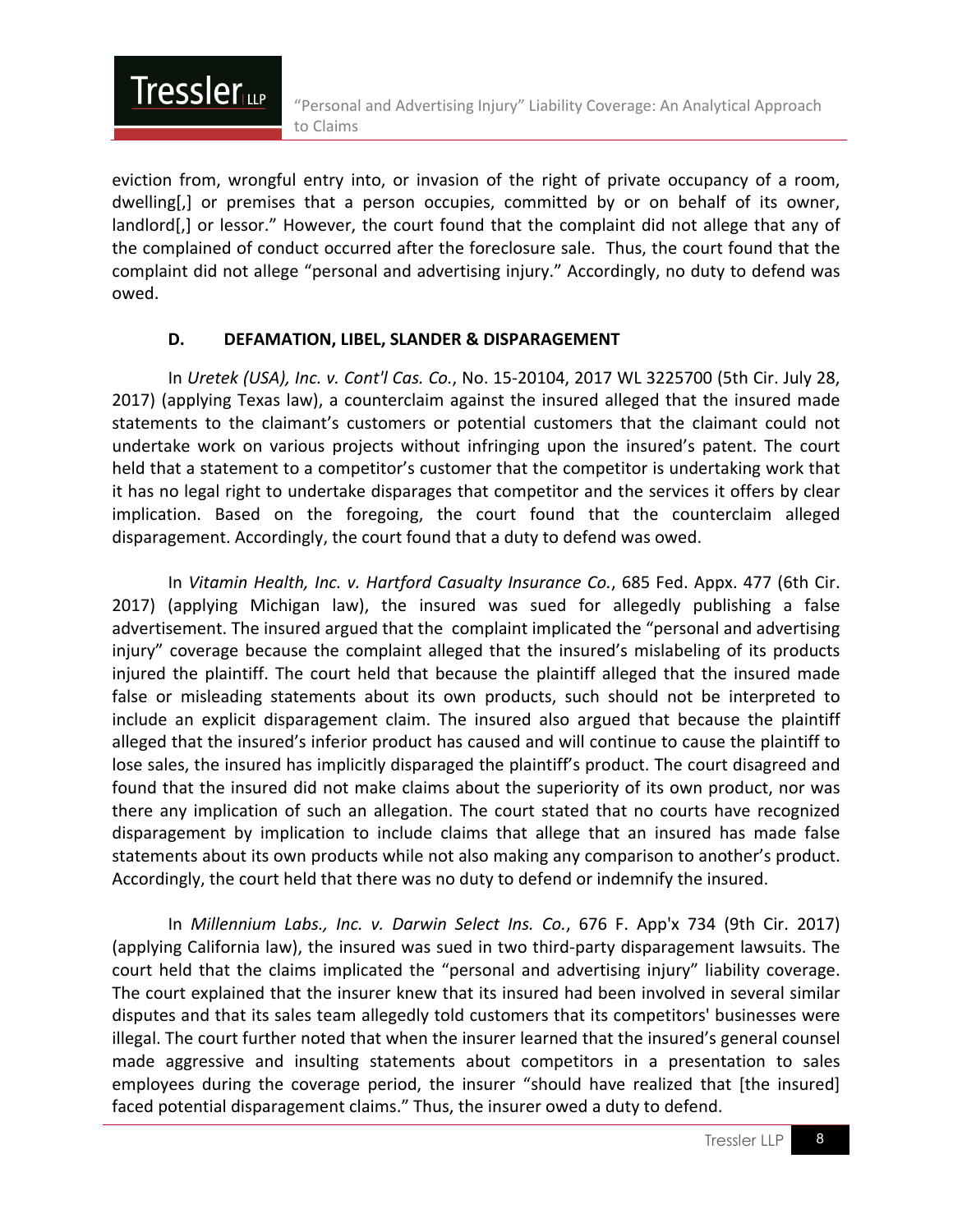In *Cetera Fin. Holdings, Inc. v. Nat'l Union Fire Ins. Co. of Pittsburgh, PA*, No. CV1601313SJOJCX, 2017 WL 2119475 (C.D. Cal. Feb. 16, 2017) (applying California law), the insured was sued for product disparagement, slander per se, and business disparagement, among other claims. The complaint alleged that the insured made defamatory statements to the plaintiff's clients and representatives, including that the plaintiff was in severe financial trouble, had regulatory compliance problems, would be out of business in the next 3-4 months, and that clients would be tainted by allegations of embezzlement. Thereafter, an amended complaint was filed omitting the slander per se and disparagement claims, which resulted in the insurer withdrawing its defense. The insured argued that despite numerous amended complaints and the removal of certain counts, the plaintiff's main theory was that the insured's allegedly defamatory statements interfered with the plaintiff's business and caused it damage. In reaching its decision, the court considered three letters known to the insurer as extrinsic evidence and determined that the statements "treat(ed) slightingly," "depreciate(d)," "belittle(d)," "criticize(d)" in a way that showed a lack of "respect," constituted derogatory statements of the plaintiff's "goods, products or services." The court concluded that the business interference causes of action and the damages sought were related to and based on, at least in part, disparagement. Thus, a duty to defend was owed.

**Tressler** 

In *First One Lending Corp. v. The Hartford Casualty Insurance Co.*, No. SACV 13-01500 AG(DFMx), 2017 WL 1018305 (C.D. Cal. Apr. 12, 2017) (applying California law), the insured was sued for violation of the Lanham Act and common law unfair competition based on its operation of a fraudulent mortgage scam. The court found that the complaint alleged facts showing the insured's acts potentially disparaged the plaintiff's goods, products, or services. The court explained that the complaint made false statements that referred to the plaintiff and derogated the plaintiff's business by giving the false impression that the plaintiff was not free of charge. The court also found that the settlement agreement with the plaintiff alleged that the insured made false and disparaging statements. However, the court held that the "financial services" exclusion precluded coverage and that the insured's acts were uninsurable under Section 533 of California's Insurance Code. Accordingly, no duty to defend or indemnify was owed.

In *Unwired Solutions Inc. v. Ohio Security Insurance Co.*, 247 F. Supp. 3d 705 (D. Md. 2017) (applying Maryland law), the insured was sued for tortious interference with contract and trademark infringement for allegedly perpetrating a "Bulk Handset Trafficking Scheme" which took advantage of Sprint's sale of subsidized phones for use on its network. The insured argued that advertising on its website constituted disparaging material. The court disagreed and found that the allegations that the insured promoted its product on its website, which had the effect of damaging the plaintiff's reputation and that the insured made certain statements to advance a scheme that harmed the plaintiff, did not allege disparagement. The court also found that the allegations that the insured falsely portrayed its phones as equivalent to the plaintiff's did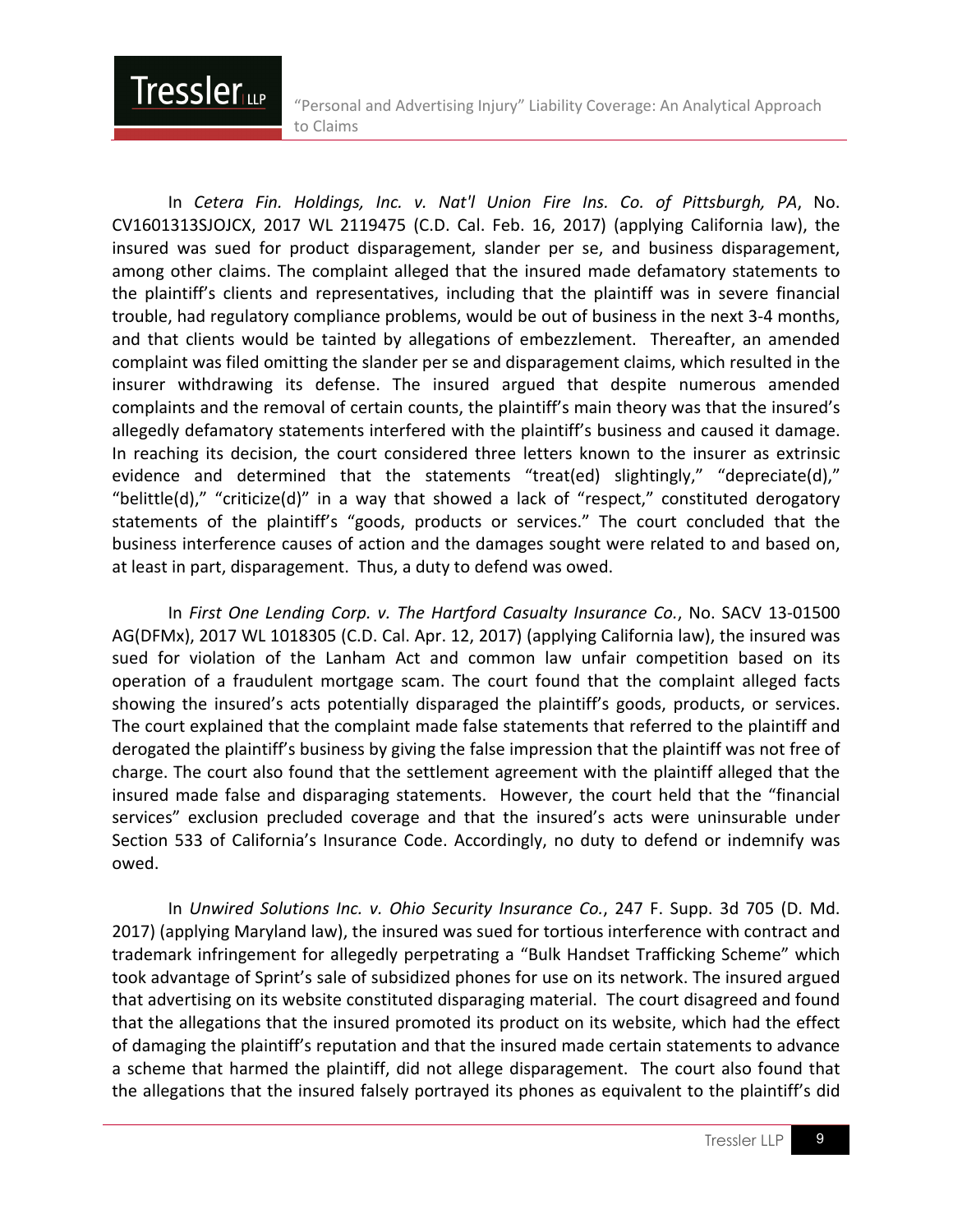not constitute implied disparagement. Accordingly, the court held that no duty to defend was owed.

In *Standard Gen. L.P. v. Travelers Indemnity Co. of Connecticut*, No. 17CV0548, 2017 WL 3601181 (S.D.N.Y. Aug. 18, 2017) (applying New York law), the insured was sued for defamation, false light, "unfair business acts" and false advertising after the insured made a statement to the press falsely claiming that the plaintiff was terminated for cause based on an independent, third-party investigation into his alleged misconduct. The insured argued that such statement constituted an "advertisement" because it was meant to allay its investors' concerns regarding the plaintiff's employer and to promote further investment in its fund. However, the court held that the statement did not constitute an "advertisement" because it did not relate to the insured's "goods, products, or services". Rather, the court found that the statement was an informative statement sent to press outlets clarifying the company's stance on the plaintiff's employment and the circumstances and propriety of his termination. The court also held that the mere fact that the complaint alleged a claim for false advertising did not establish that the statement constituted an "advertisement." Accordingly, the court held that the complaint did not allege an "advertising injury." However, the court found that the complaint alleged "personal injury" and that the employment related practices exclusion did not preclude coverage. Accordingly, the court held that a duty to defend was owed.

In *Green4All Energy Solutions, Inc. v. State Farm Fire & Casualty Co.*, 2017 IL App (1<sup>st</sup>) 162499 (applying Illinois law), the insured was sued for patent infringement and false marketing. The complaint alleged that the insured falsely marketed its product as having a "patent pending" even though no application had been filed by the insured. The plaintiff was allegedly harmed by such marketing because it suggested that the insured's product was superior. The court found that the complaint did not allege a claim of disparagement. The court explained that the allegations did not allege that the insured's literature made a disparaging statement about the plaintiff's product nor did it contain any comparative language. Accordingly, the court held that no duty to defend was owed.

#### **E. VIOLATION OF RIGHT OF PRIVACY**

**Tressler** 

In *Yahoo! Inc. v. Nat'l Union Fire Ins. Co. of Pittsburgh, PA*, No. 17-CV-00447 NC, 2017 WL 2405025 (N.D. Cal. June 2, 2017) (applying California law), the insured was sued for violation of the Telephone Consumer Protection Act ("TCPA") as a result of its alleged transmission of unsolicited text messages. The insured argued that the underlying actions implicated the "right of privacy" offense. However, the court found that the use of the word "publication" suggests that the right of privacy offense only applies to injury caused by the disclosure of private content to third parties. The court explained that the insured "made the text messages known to the recipients, but did not make the content of the text messages known to third parties." Accordingly, the court held that the insurer did not owe a duty to defend.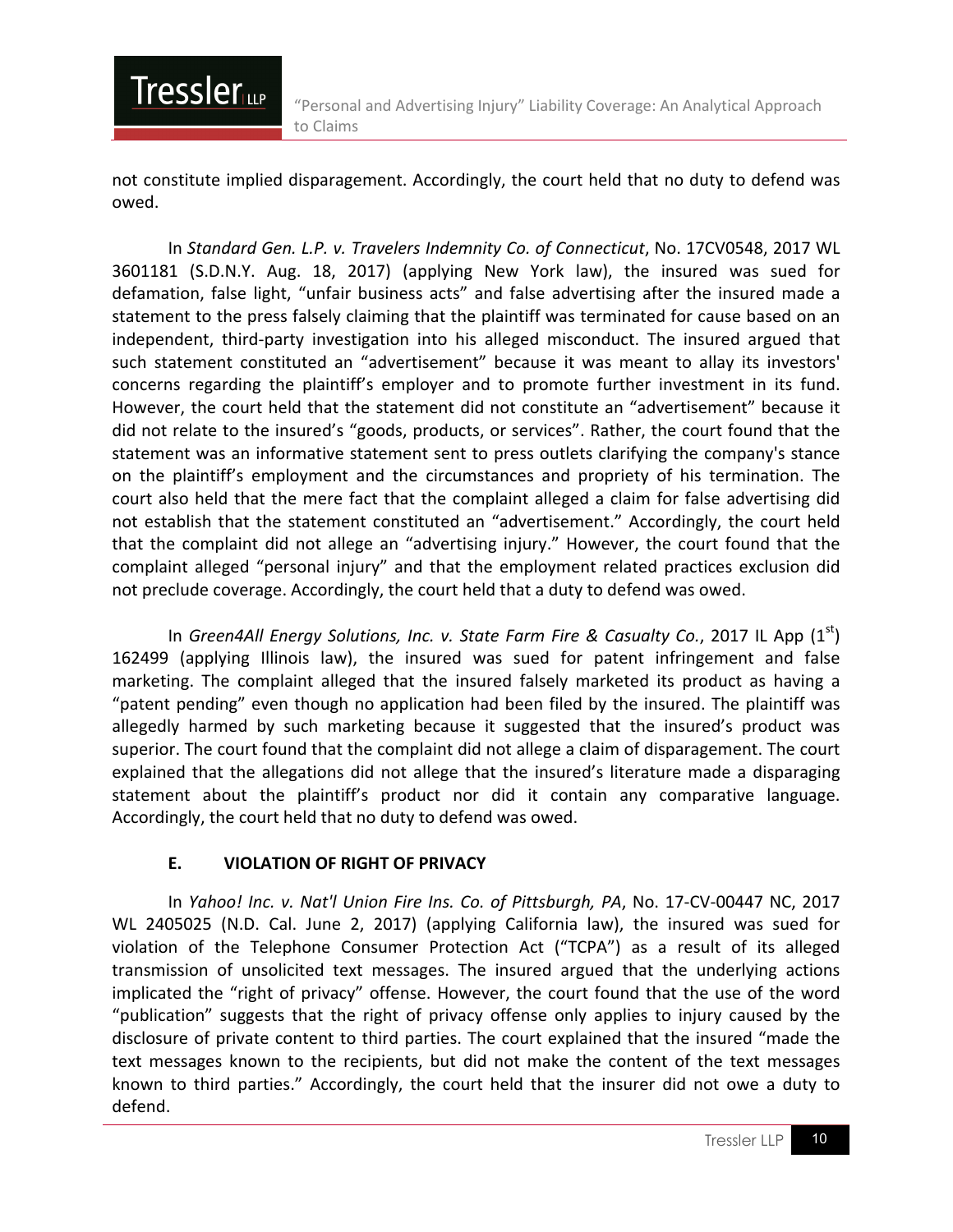#### **F. USE OF ANOTHER'S ADVERTISING IDEA**

**Tressler** 

In *Laney Chiropractic & Sports Therapy, P.A. v. Nationwide Mut. Ins. Co.*, 866 F.3d 254 (5th Cir. 2017) (applying Texas law), the insured was sued for federal trademark infringement, deceptive business practices, unfair competition, breach of contract, false advertising and breach of duty of good faith and fair dealing as a result of its use and advertisement of soft tissue massage techniques. The insured argued that the complaint alleged advertising injury by alleging the use of the plaintiff's advertising ideas, trade dress infringement, and slogan infringement. The court disagreed. The court found that allegations that the insured used the plaintiff's trademarks do not allege "use of an advertising idea" because a trademark is not a marketing or advertising device. The court also found that taking and advertising another's product is different from taking another's "advertising idea." The court also held that the complaint did not allege trade dress infringement or slogan infringement. Therefore, no duty to defend was owed.

In *Burlington Ins. Co. v. Minadora Holdings, LLC*, 690 F. App'x 918 (9th Cir. 2017) (applying California law), a cross-claim was filed against the insured alleging breach of an express and implied intellectual property agreement. The cross-claim alleged that the insured used the plaintiff's advertising ideas in its online advertising after the plaintiff shared its advertising ideas with the insured. The court held that the allegations implicated the "use of another's advertising idea" offense. Accordingly, the court held that a duty to defend was owed.

In *IVFMD Florida, Inc. v. Allied Property & Casualty Insurance Co.*, 679 F. App'x 769 (11th Cir. 2017) (11th Cir. Feb. 8, 2017) (applying Florida law), a counterclaim was asserted against the insured seeking a declaration of trademark invalidity with respect to the mark "IVFMD." The insured argued that the counterclaim was an attack on its trademark, which implicated the "use of another's advertising idea" or "infringement on another's copyright, trade dress or slogan" offenses. The court found that the claimant did not allege that the use of the "IVFMD" mark was the claimant's idea or concept for the promotion of its services, nor did it allege that it had any copyright, trade dress or slogan related to the mark. Accordingly, the court held that the counterclaim did not allege "personal and advertising injury." Thus, the insurer did not owe a duty to defend the counterclaim.

In *Allstate Insurance Co. v. Airport Mini Mall, LLC*, 265 F. Supp. 3d 1356 (N.D. Ga. 2017) (applying Georgia law), the insured was sued by the plaintiff for contributory trademark infringement as landlords of tenants selling counterfeit sunglasses. The complaint alleged that the insured facilitated the counterfeiting activities of its tenants at the discount mall by supplying the means for the tenants to infringe the plaintiff's trademarks in order to profit from the revenues it produced. The court held that the contributory trademark infringement claim was not "advertising injury" because the claim did not arise out of any advertisement by the insured of its goods and services. The court also held that the "use of another's advertising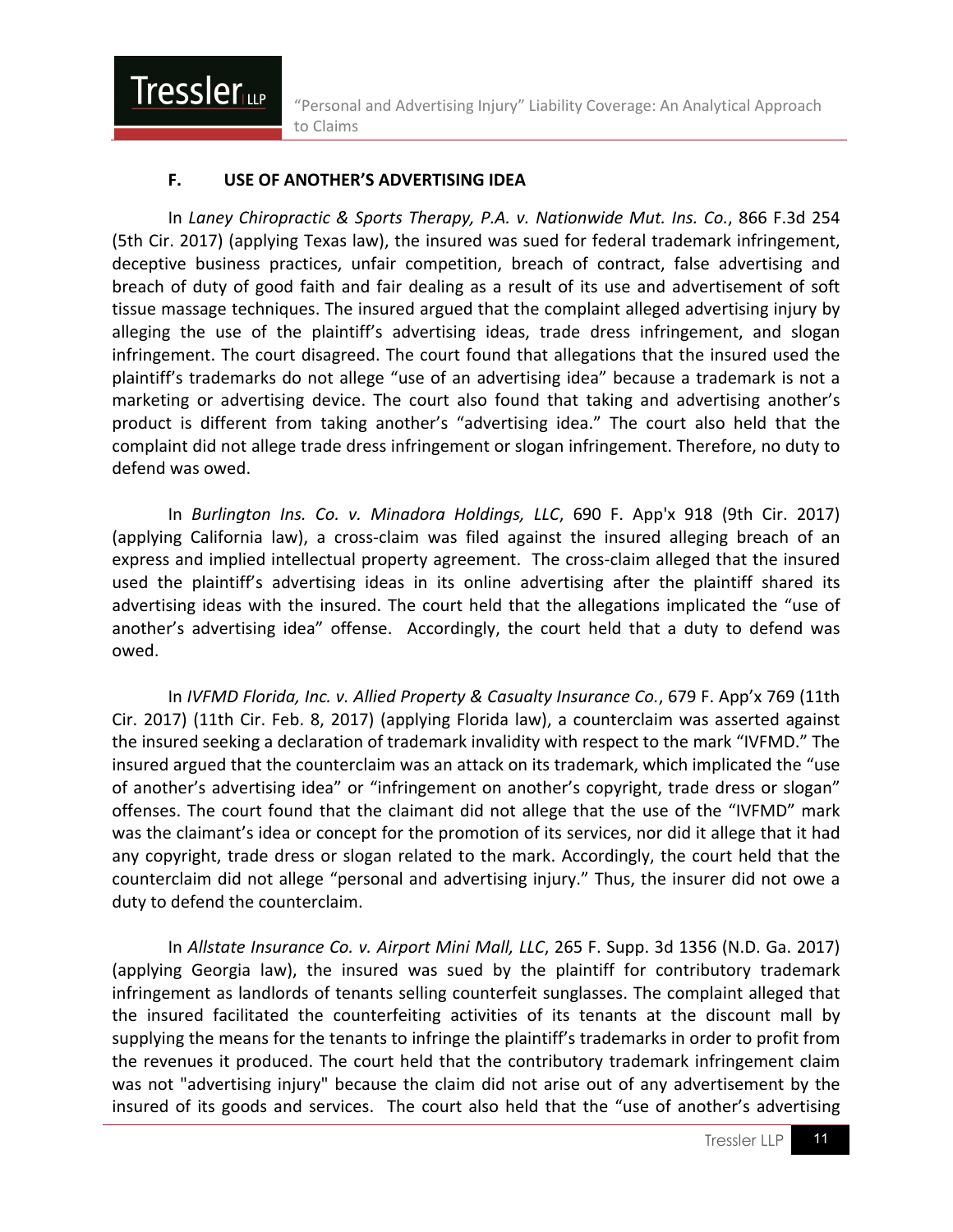

idea" offense does not include a claim for trademark infringement in light of the policy's exclusion for trademark infringement. Accordingly, the court held that no duty to defend or indemnify was owed.

#### **G. INFRINGING UPON ANOTHER'S COPYRIGHT, TRADE DRESS OR SLOGAN IN YOUR "ADVERTISEMENT"**

#### **1. Copyright Infringement**

In *Highland Holdings, Inc. v. Mid-Continent Casualty Co.*, 687 Fed. Appx. 819 (11th Cir. 2017) (applying Florida law), the insured settled a suit against it alleging copyright infringement for advertising, designing, constructing and participating in the construction of one or more residences that purportedly copied three house plans registered by the plaintiff. The court found that the complaint did not allege an "advertising injury" and explained that a schematic plan does not constitute an "advertisement" because a drawing that shows the layout of a house does not provide notice about the product or services provided by a homebuilder. Accordingly, the court held that the insurer did not owe a duty to indemnify the insured.

#### **2. Trade Dress Infringement**

In *Laney Chiropractic & Sports Therapy, P.A. v. Nationwide Mutual Insurance Co.*, 866 F.3d 254 (5th Cir. 2017) (applying Texas law), the insured was sued for federal trademark infringement, deceptive business practices, unfair competition, breach of contract, false advertising and breach of duty of good faith and fair dealing for its use and advertisement of soft tissue massage techniques. The court found that the complaint did not allege trade dress infringement and explained that the allegations only alleged the use of the plaintiff's product, which did not constitute trade dress infringement. The court also explained that allegations of trademark infringement do not necessarily constitute trade dress infringement and that the complaint neither expressly alleged a trade dress infringement claim nor alleged the required elements of trade dress infringement. The court further found that the allegations concerning the insured's website did not concern the "look and feel" of the website. The court explained that because the complaint only alleged that the insured's website used certain words and phrases to describe the product it offered, the allegations failed to include "any description of the design, layout, motif, or style of either [the insured's or the plaintiff's] marketing or websites." Therefore, no duty to defend was owed.

In *IVFMD Florida, Inc. v. Allied Property & Casualty Insurance Co.*, 679 F. App'x 769 (11th Cir. Feb. 8, 2017) (applying Florida law), a counterclaim against the insured sought a declaration of trademark invalidity with respect to the mark "IVFMD." The insured argued that the counterclaim was an attack on its trademark, which implicated the infringement of another's copyright, trade dress or slogan offense. The court found that the claimant did not allege that it had a copyright, trade dress or slogan related to the mark. The court also found that the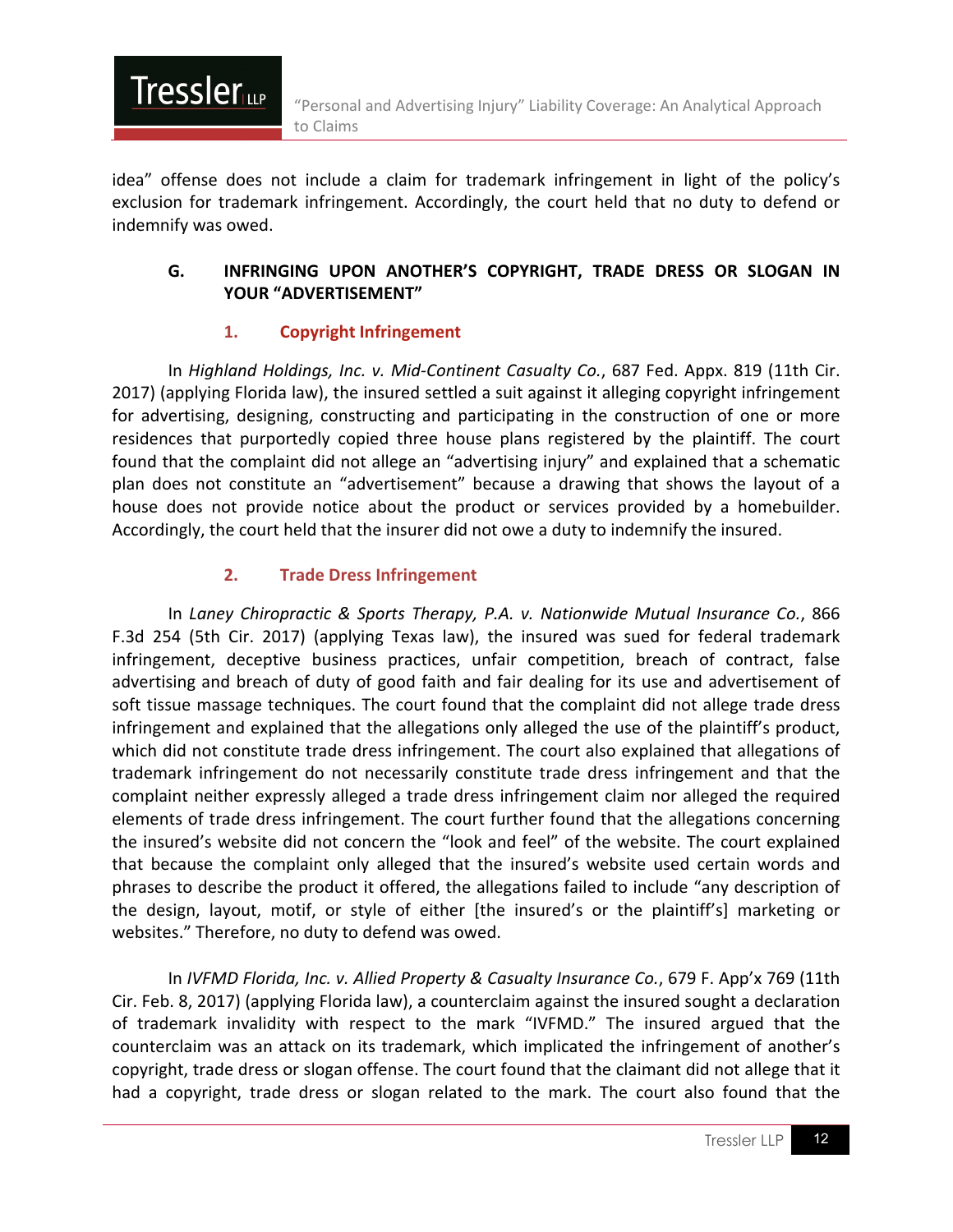counterclaim did not allege trade dress under the Lanham Act, but rather merely sought attorney's fees under the Lanham Act on the basis that the trademark infringement action was unfound. Accordingly, the court held that the allegations did not allege "personal and advertising injury", and thus, the insurer did not owe a duty to defend the counterclaim.

**Tressler** 

In *High 5 Sportswear, Inc. v. H5G, LLC.*, 237 F. Supp. 3d 674 (S.D. Ohio 2017) (applying Wisconsin law), the insured was sued for trademark infringement and. The insured attempted to equate its trademarks to slogan and trade dress. The court found that the allegations referencing the marks at issue "High Five", "High 5 Sportswear" and "High 5" did not allege trade dress. The court explained that the marks did not constitute the total image nor the design or packaging of the plaintiff's goods, but rather were just words, names, and symbols intended to identify and distinguish the products. Accordingly, no duty to defend was owed.

In *Hattenhauer Distributing Co. v. Nationwide Agribusiness Insurance Co.*, No. 3:16-CV-1703-PK, 2017 WL 2821936 (D. Or. June 29, 2017) (applying Oregon law), the insured was sued for not using the plaintiff's proprietary blend of cheese for the plaintiff's brand of pizzas, and instead used a different cheese that did not conform to the plaintiff's standards and specifications as required under certain franchise agreements. The court found that the only infringement alleged pertained to the quality of the pizza inside the packaging, rather than the appearance of the packaging itself, and thus, the complaint did not allege a claim for trade dress infringement. The court also found that the complaint did not allege trade dress infringement as the complaint did not allege that the pizza packaging was broadcasted to the public, only that the insured sold the pizza in packaging bearing the plaintiff's trademark. Thus, the court held that no duty to defend was owed.

In *Selective Ins. Co. of the Se. v. Creation Supply, Inc.*, 2017 IL App (1st) 161899-U (applying Illinois law), the plaintiffs sued the insured for trademark infringement, violation of trade dress, and unfair competition in connection with the insured's sale of markers that purportedly had the same square bodies and end-caps as the plaintiff's markers. The insured then filed a third-party complaint against a manufacturer in a separate action. The court found that the allegations of the complaint, which the court previously found alleged "advertising injury" based on trade dress infringement, were inextricably intertwined with the allegations in the insured's third-party complaint, and thus, the duty to defend further extended to the prosecution of the insured's third-party complaint.

#### **3. Infringement of Slogan**

In *Laney Chiropractic & Sports Therapy, P.A. v. Nationwide Mutual Insurance Co.*, 866 F.3d 254 (5th Cir. 2017) (applying Texas law), the insured was sued for federal trademark infringement, deceptive business practices, unfair competition, breach of contract, false advertising and breach of duty of good faith and fair dealing as a result of its use and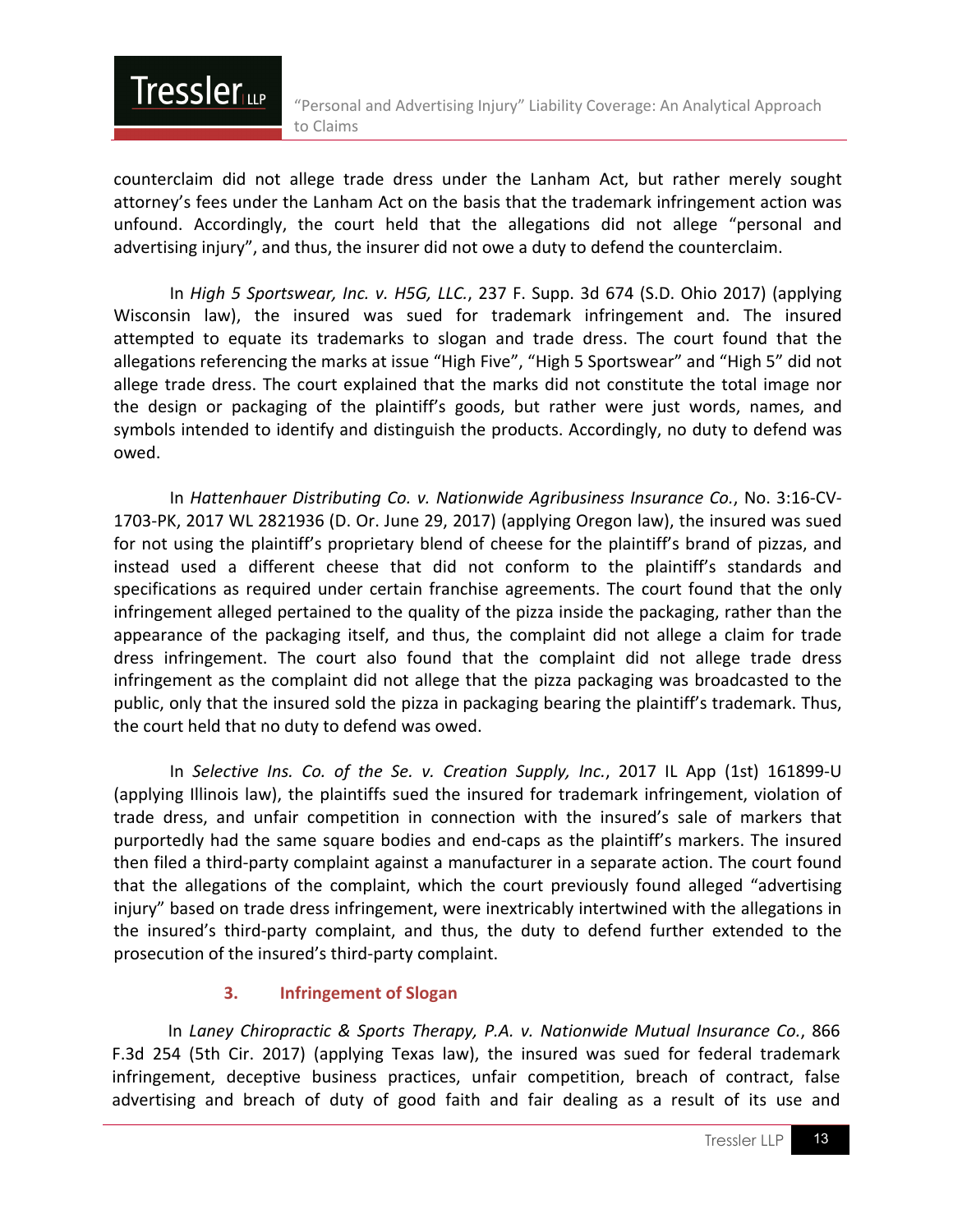advertisement of soft tissue massage techniques. The court found that the complaint did not allege slogan infringement because the phrases that the insured used (i.e. ART, Active Release Techniques and Active Release Technique Protocols) did not constitute slogans. The court explained that the complaint did not allege that the phrases were used by the plaintiff as "catchy, stand-alone phrases." Accordingly, no duty to defend was owed.

In *Land's End at Sunset Beach Cmty. Ass'n v. Aspen Specialty Ins. Co.*, No. 8:17-cv-1740- T-30TGW, 2017 WL 4416829 (M.D. Fla. Oct. 3, 2017) (applying Florida law), a counterclaim against the insured alleged federal trademark infringement, false designation of origin, common law trademark infringement, and common law unfair competition. The court declined to find that the counterclaim implicated coverage because the counterclaim did not refer to the words "Land's End" as a slogan, nor did it otherwise allege slogan infringement. Accordingly, no duty to defend was owed.

In *Catlin Specialty Insurance Co. v. Tegol Inc*., 3:14-CV-00607-GCM-DCK, 2017 WL 252290 (W.D.N.C. Jan. 19, 2017) (applying North Carolina law), the insured was sued after the plaintiff learned that it was using the same mark on its motorcycle gear. The court found that the phrase "Rebel Helmets" did not constitute a slogan because it was a mark that designated a particular brand of the plaintiff's products, not a motto about the plaintiff's product or a short phrase repeatedly used for advertising purposes. Accordingly, the court held that no duty to defend was owed.

In *High 5 Sportswear, Inc. v. H5G, LLC.*, 237 F. Supp. 3d 674 (S.D. Ohio 2017) (applying Wisconsin law), the insured was sued for trademark infringement and cyber squatting. The insured attempted to equate its trademarks to slogan and trade dress. The court found that the marks at issue (i.e. High Five, High 5 Sportswear and High 5) were not slogans. The court explained that the marks were not advertising phrases that promoted the plaintiff's product, but instead were just variations of the company's name. Accordingly, no duty to defend was owed.

#### **H. DISCRIMINATION OR HUMILIATION**

**Tressler** 

In *Auto-Owners Ins. Co. v. McMillan Trucking, Inc*., 242 F. Supp. 3d 1259 (N.D. Ala. 2017), the insured was sued by the plaintiffs for discriminatory denial of the right to contract, civil conspiracy, racketeering, and unjust enrichment. The court found the complaint alleged the plaintiffs were injured by intentional acts of discrimination that largely resulted in economic harm and emotional distress, which did not constitute "advertising injury" or "personal injury" as defined in the primary policy. The court further held that although the complaint alleged discrimination, which constituted "personal injury" as defined in the umbrella policy, the complaint only alleged intentional and knowing discriminatory conduct, and thus, coverage was precluded by the Knowing Violation exclusion. Accordingly, no duty to defend was owed.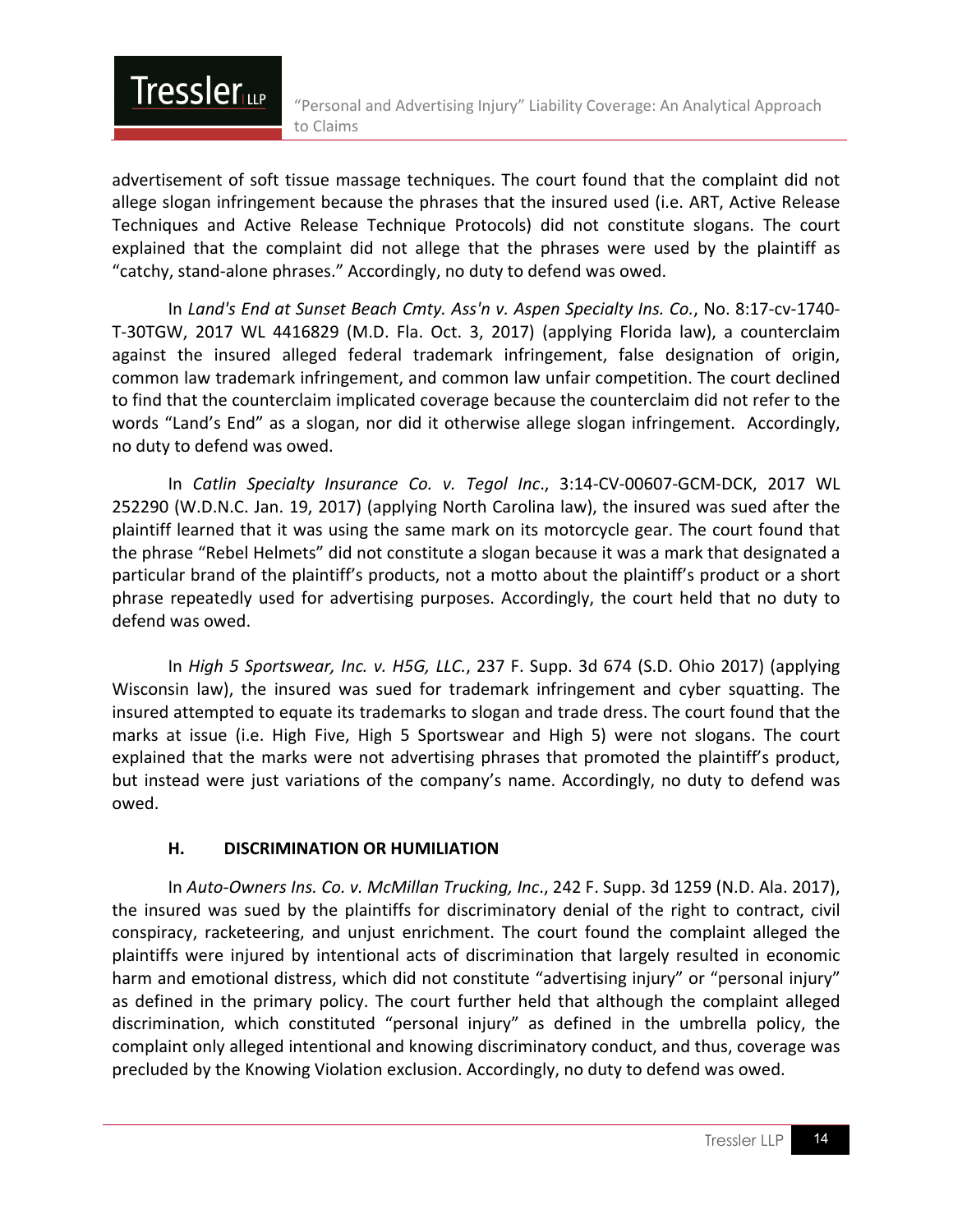In *Tolson v. Hartford Fin. Servs. Grp*., 2017 WL 4354685 (D.C. Dist. Ct. Sept. 29, 2017), the insured was sued by the plaintiff after she was allegedly sexually abused by the insured's employees. The court found that the complaint did not allege "personal and advertising injury." The court reasoned that while the policy's definition of "personal and advertising injury" extended to "humiliation that result[ed] in injury to the feelings or reputation of a natural person," the plaintiff did not allege how the insured's failure to accurately represent its qualifications or those of its employees, independent of the sexual assault to which those failures allegedly led, humiliated the plaintiff. Thus, there was no duty to defend.

#### **I. PRE-1998 FORMS: MISAPPROPRIATION OF ADVERTISING IDEAS OR THE STYLE OF DOING BUSINESS**

- **J. PRE-1998 FORMS: INFRINGEMENT OF TITLE**
- **K. PRE-1996 FORM: PIRACY, UNFAIR COMPETITION**

#### **III. ANALYSIS OF NON-ENUMERATED OFFENSES**

- **A. ABUSE OF PROCESS; VEXATIOUS LITIGATION**
- **B. ANTITRUST VIOLATIONS**

**Tressler** 

**C. DISCRIMINATION & HARASSMENT**

In *Auto-Owners Ins. Co. v. McMillan Trucking, Inc*., 242 F. Supp. 3d 1259 (N.D. Ala. 2017), the insured was sued by the plaintiffs for discriminatory denial of the right to contract, civil conspiracy, racketeering, and unjust enrichment. The court found the complaint alleged the plaintiffs were injured by intentional acts of discrimination that largely resulted in economic harm and emotional distress, which did not constitute "advertising injury" or "personal injury" as defined in the primary policy. The court further held that although the complaint alleged discrimination, which constituted "personal injury" as defined in the umbrella policy, the complaint only alleged intentional and knowing discriminatory conduct, and thus, coverage was precluded by the Knowing Violation exclusion. Accordingly, no duty to defend was owed.

#### **D. HUMILIATION**

#### **E. INTERFERENCE WITH PROSPECTIVE BUSINESS ADVANTAGE OR WITH CONTRACTUAL RELATIONS**

In *Cetera Fin. Holdings, Inc. v. Nat'l Union Fire Ins. Co. of Pittsburgh, PA*, No. CV1601313SJOJCX, 2017 WL 2119475 (C.D. Cal. Feb. 16, 2017) (applying California law), the insured was sued for intentional interference with contractual relations, intentional interference with prospective economic relations, negligent interference with prospective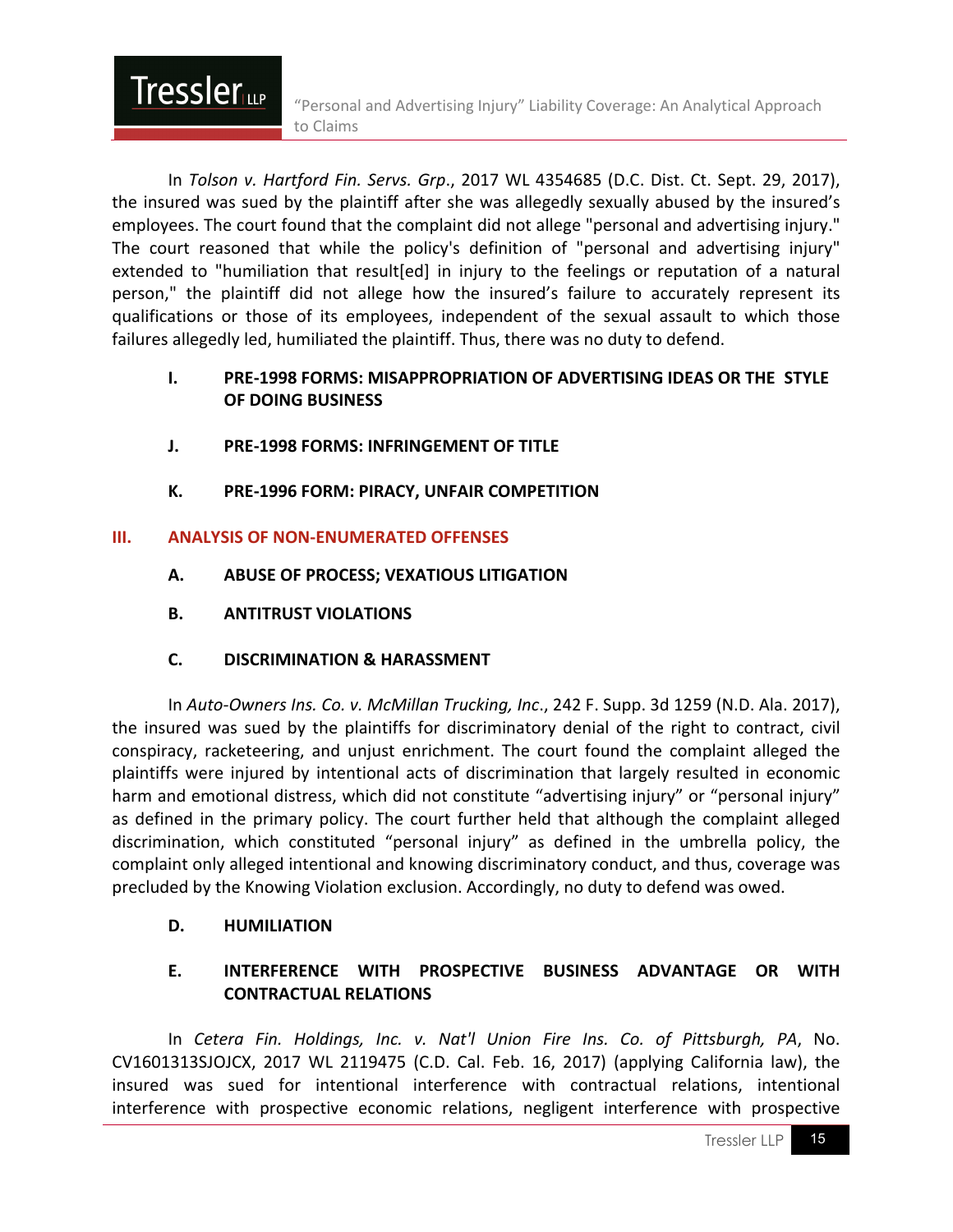economic relations, disparagement, and slander per se, among other claims. The complaint alleged that the insured made defamatory statements to the plaintiff's clients and representatives, including that the plaintiff was in severe financial trouble, had regulatory compliance problems, would be out of business in the next 3-4 months, and that clients would be tainted by allegations of embezzlement. Thereafter, an amended complaint was filed omitting the slander per se and disparagement claims, which resulted in the insurer withdrawing its defense. The court concluded that the business interference causes of action and the damages sought were related to and based on, at least in part, disparagement. In reaching its decision, the court also considered three letters known to the insurer as extrinsic evidence and that the allegations "treat(ed) slightingly," "depreciate(d)," "belittle(d)," "criticize(d)" in a way that showed a lack of "respect," constituted derogatory statements of the plaintiff's "goods, products or services." Thus, a duty to defend was owed.

#### **F. UNFAIR COMPETITION**

**Tressler** 

In *Laney Chiropractic & Sports Therapy, P.A. v. Nationwide Mutual Insurance Co.*, 866 F.3d 254 (5th Cir. 2017) (applying Texas law), the insured was sued for federal trademark infringement, deceptive business practices, unfair competition, breach of contract, false advertising and breach of duty of good faith and fair dealing as a result of its use and advertisement of soft tissue massage techniques. The insured argued that the complaint alleged the use of another's advertising idea, trade dress infringement and slogan infringement. The court found that allegations that the insured used the plaintiff's trademarks do not allege the use of an advertising idea because a trademark is not a marketing or advertising device. The court also found that the complaint did not allege trade dress infringement because the misappropriation of trademarks without more does not constitute a trade dress infringement claim. The court further found that the complaint did not allege slogan infringement because it was merely alleged that the insured used brand or product names, which do not constitute slogans. Therefore, no duty to defend was owed.

In *Am. States Ins. Co. v. Hubbard*, No. 216CV03734RGKJPR, 2017 WL 2423798 (C.D. Cal. Feb. 14, 2017) (applying California law), the insured was sued by juice maker, POM, for trademark infringement, false designation of origin, and unfair competition. The complaint alleged the insured infringed POM's trademark by marketing an energy drink named "Pur Pom." The court found that the policy did not include coverage for trademark infringement and that such claims are specifically excluded by the IP exclusion. Accordingly, the court held that no duty to defend was owed.

In *First One Lending Corp. v. The Hartford Casualty Insurance Co.*, No. SACV 13-01500 AG(DFMx), 2017 WL 1018305 (C.D. Cal. Apr. 12, 2017) (applying California law), the insured was sued for violation of the Lanham Act and common law unfair competition based on its operation of a fraudulent mortgage scam. The court found that the insured's acts potentially disparaged the plaintiff's goods, products, or services. The court held that the Quality of Goods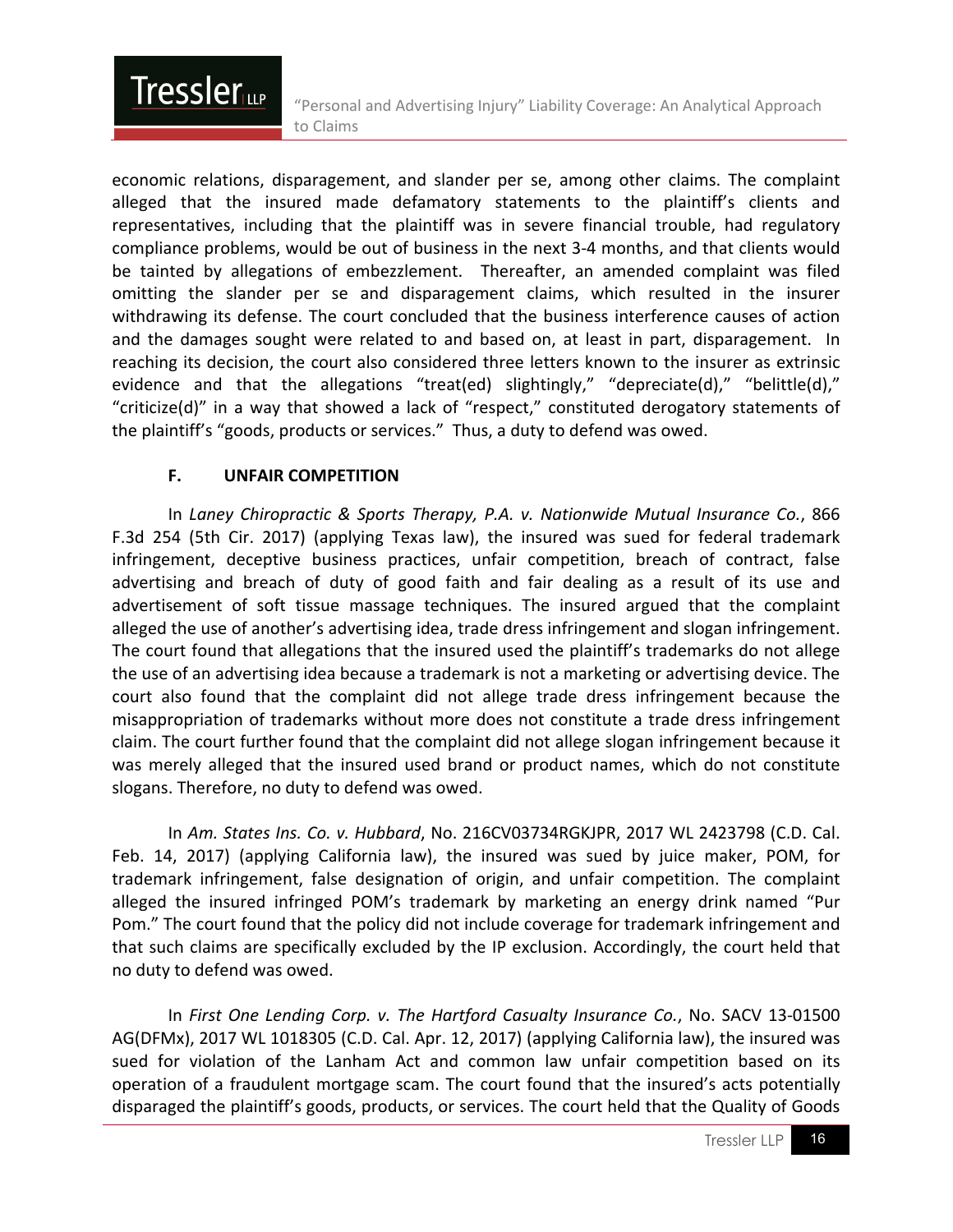

exclusion did not preclude coverage because the complaint did not solely allege that the insured injured the plaintiff by misrepresenting the plaintiff's services. However, the court held that the "financial services" exclusion precluded coverage, and that the insured's acts were uninsurable under Section 533 of California's Insurance Code. Accordingly, no duty to defend or indemnify was owed.

In *Land's End at Sunset Beach Cmty. Ass'n v. Aspen Specialty Ins. Co.*, No. 8:17-cv-1740- T-30TGW, 2017 WL 4416829 (M.D. Fla. Oct. 3, 2017) (applying Florida law), a counterclaim was filed against the insured alleging trademark infringement under the Lanham Act, false designation of origin, common law trademark infringement, and common law unfair competition. The court declined to find that the counterclaim alleged that the insured used the plaintiff's slogan because the counterclaim did not refer to the words "Land's End" as a slogan, nor did the counterclaim otherwise allege slogan infringement. The court found that the IP Exclusion precluded coverage because all of the allegations in the counterclaim relied on the same premise that the insured infringed the plaintiff's trademark. Accordingly, no duty to defend was owed.

In *Standard Gen. L.P. v. Travelers Indem. Co. of Connecticut*, No. 17CV0548, 2017 WL 3601181 (S.D.N.Y. Aug. 18, 2017) (applying New York law), the insured was sued for defamation, false light, "unfair business acts" and false advertising after the insured made a statement to the press falsely claiming that the plaintiff was terminated for cause based on an independent, third-party investigation into the plaintiff's alleged misconduct. The court held that the statement did not constitute an "advertisement" because the statement was not about the insured's goods, products, or services, and thus, the complaint did not allege an "advertising injury." However, the court found that the complaint alleged "personal injury." The court also found that the ERP exclusion did not apply because the exclusion did not clearly and unmistakably apply to situations where the injured party lacks any employment relationship with the insured. Accordingly, the court held that a duty to defend was owed.

#### **G. PATENT INFRINGEMENT**

In *WAWGD, Inc. v. Sentinel Ins. Co.*, No. 16-cv-2917-CAB-BGS, 2017 WL 4340437 (S.D. Cal. Sep. 29, 2017) (applying California law), the defendant was sued for patent infringement for infringing two patents by "making, using, offering for sale, and/or selling a golf equipment fitting system that use[d] advanced technology to objectively identify the optimum equipment for the golfer and correct swing flaws so that the golfer can achieve optimum performance on the golf course." The defendant filed a third-party complaint against the insured based on the insured's warranty of non-infringement and indemnity for the plaintiff's infringement claims. The court held that even if the third-party complaint's allegations created the potential for coverage, the IP exclusion precluded coverage because the third-party complaint was filed in a lawsuit that also included allegations of patent infringement and the language of the "absolute"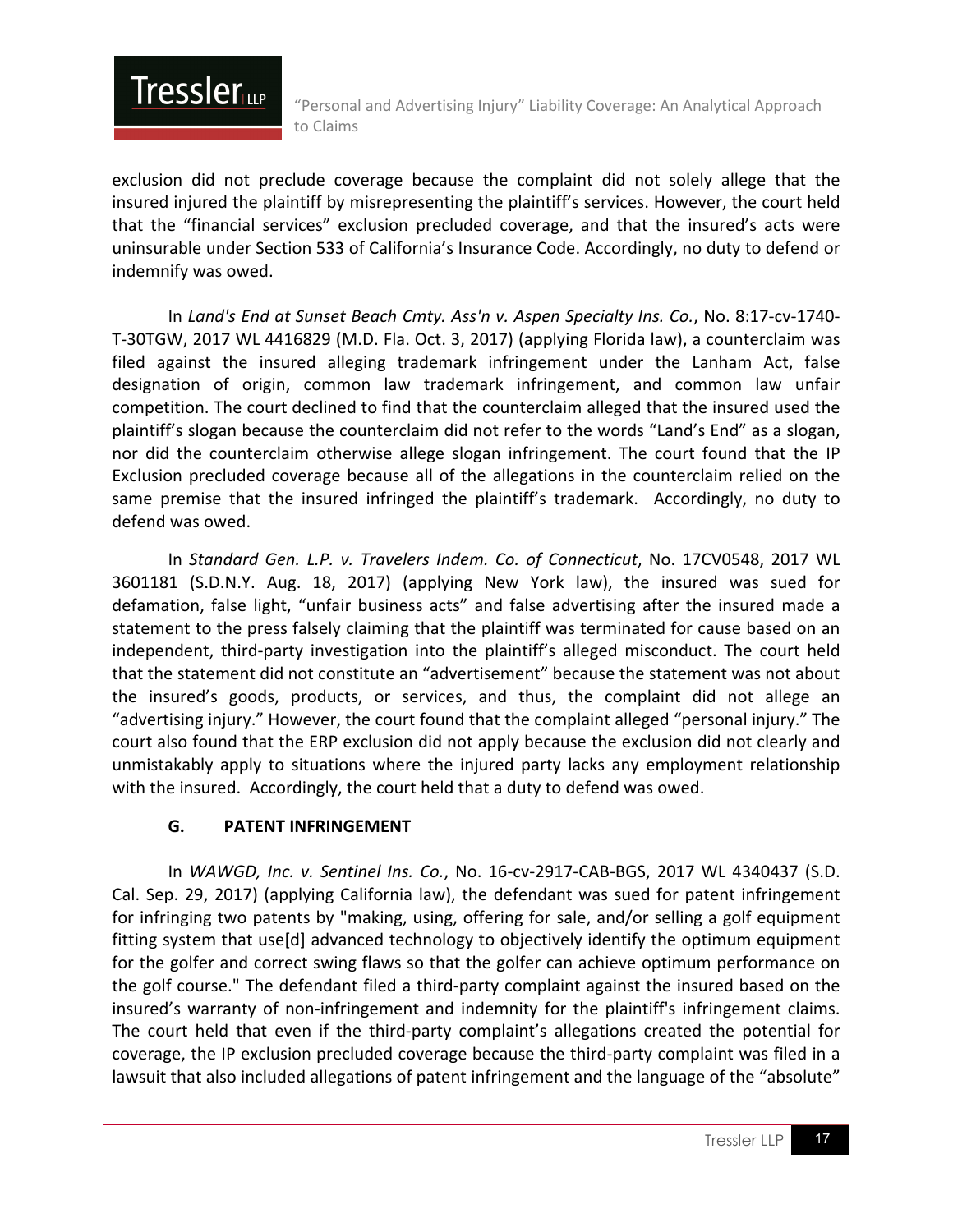IP exclusion applied to any injury or damage alleged in a lawsuit including a patent infringement claim. Thus, no duty to defend was owed.

In *Minute Key, Inc. v. Charter Oak Fire Ins. Co.*, No. 16-cv-1850-JLK, 2017 WL 3584876 (D. Colo. Aug. 11, 2017) (applying Colorado law), the insured was sued for violation of the Lanham Act and Ohio Deceptive Trade Practices Act after it purportedly made false allegations of patent infringement. The court held that the tortious misconduct that took the form of false allegations of patent infringement did not fall within the IP exclusion. The court explained that the exclusion contemplates the defense of actual, rather than false allegations of patent infringement. Accordingly, the court found that a duty to defend was owed.

In *Green4All Energy Solutions, Inc. v. State Farm Fire & Casualty Co.*, 2017 IL App  $(1^{st})$ 162499 (applying Illinois law), the insured was sued for patent infringement and false marketing. The complaint alleged that the insured falsely marketed its product as having a "patent pending" even though no application had been filed by the insured. The plaintiff was allegedly harmed by such marketing because it suggested that the insured's product was superior. The court found that the complaint did not allege a claim of disparagement. The court explained that the allegations did not allege that the insured's literature made a disparaging statement about the plaintiff's product nor did it contain any comparative language. Accordingly, the court held that no duty to defend was owed.

#### **H. MISAPPROPRIATION OF TRADE SECRET**

**Tressler** 

In *United Ohio Insurance Co. v. Durafloor Industrial Flooring and Coating Inc.*, No. HHDCV156062735S, 2017 WL 961453 (Sup. Ct. Conn. Jan. 24, 2017) (applying Connecticut law), the insured was sued for misappropriation of trade secrets relating to the formulae and processes for floor coating systems and products. The court found that the complaint did not seek damages because of "personal and advertising injury." The court explained that the complaint alleged harm caused by misappropriation of trade secrets, not the advertising of trade secrets. The court further explained that there was no allegation of an advertisement. Accordingly, no duty to defend was owed.

#### **I. TRADEMARK INFRINGEMENT**

In *Laney Chiropractic & Sports Therapy, P.A. v. Nationwide Mutual Insurance Co.*, 866 F.3d 254 (5th Cir. 2017) (applying Texas law), the insured was sued for federal trademark infringement, deceptive business practices, unfair competition, breach of contract, false advertising and breach of duty of good faith and fair dealing as a result of its use and advertisement of soft tissue massage techniques. The insured argued that the complaint alleged the use of another's advertising idea, trade dress infringement and slogan infringement. The court found that allegations that the insured used the plaintiff's trademarks do not allege the use of an advertising idea because a trademark is not a marketing or advertising device. The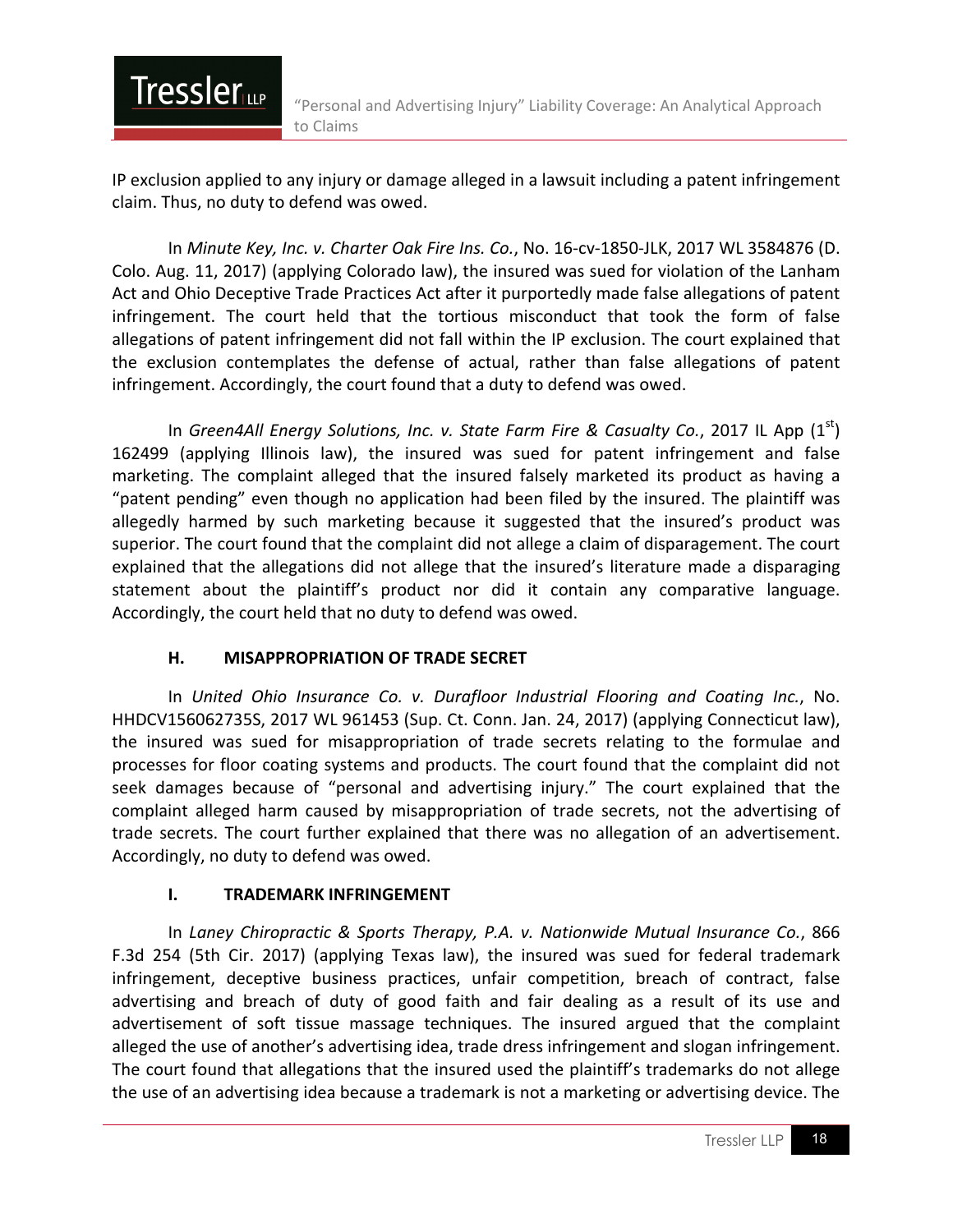court also found that the complaint did not allege trade dress infringement because the misappropriation of trademarks without more does not constitute a trade dress infringement claim. The court further found that the complaint did not allege slogan infringement because it was merely alleged that the insured used brand or product names, which do not constitute slogans. Therefore, no duty to defend was owed.

**Tressler** 

In *Am. States Ins. Co. v. Hubbard*, No. 216CV03734RGKJPR, 2017 WL 2423798 (C.D. Cal. Feb. 14, 2017) (applying California law), the insured was sued by juice maker, POM, for trademark infringement, false designation of origin, and unfair competition. The complaint alleged the insured infringed POM's trademark by marketing an energy drink named "Pur Pom." The court found that the policy did not include coverage for trademark infringement. Accordingly, the court held that no duty to defend was owed.

In *Land's End at Sunset Beach Cmty. Ass'n v. Aspen Specialty Ins. Co.*, No. 8:17-cv-1740- T-30TGW, 2017 WL 4416829 (M.D. Fla. Oct. 3, 2017) (applying Florida law), a counterclaim was filed against the insured alleging trademark infringement under the Lanham Act, false designation of origin, common law trademark infringement, and common law unfair competition. The court declined to find that the counterclaim alleged that the insured used the plaintiff's slogan because the counterclaim did not refer to the words "Land's End" as a slogan, nor did the counterclaim otherwise allege slogan infringement. The court found that the IP Exclusion precluded coverage because all of the allegations in the counterclaim relied on the same premise that the insured infringed the plaintiff's trademark. Accordingly, no duty to defend was owed.

In *Allstate Insurance Co. v. Airport Mini Mall, LLC*, 265 F. Supp. 3d 1356 (N.D. Ga. 2017) (applying Georgia law), the insured was sued for contributory trademark infringement as landlords of tenants selling counterfeit sunglasses. The complaint alleged that the insured facilitated the counterfeiting activities of its tenants at the discount mall by supplying the means for the tenants to infringe the plaintiff's trademarks in order to profit from the revenues it produced. The court held that the claim was not an "advertising injury" because the claim did not arise out of the insured's advertisement and that there was no causal connection between the alleged advertising and the alleged injury. The court also found that the complaint did not implicate the "infringement of a copyright, trade dress or slogan" and the "use of another's advertising idea" offenses. Accordingly, the court found that no duty to defend or indemnify was owed.

In *Sentinel Ins. Co. v. Beach for Dogs Corp.*, No. 17 C 1501, 2017 WL 6570079 (N.D. Ill. Dec. 21, 2017) (applying Illinois law), the insured was sued by the plaintiff for trademark infringement, violation of the Illinois Uniform Deceptive Trade Practices Act and violation of the Illinois Consumer Fraud and Deceptive Trade Practices Act in connection with the insured's use of door hangers. The insured argued that the IP exclusion did not apply because the complaint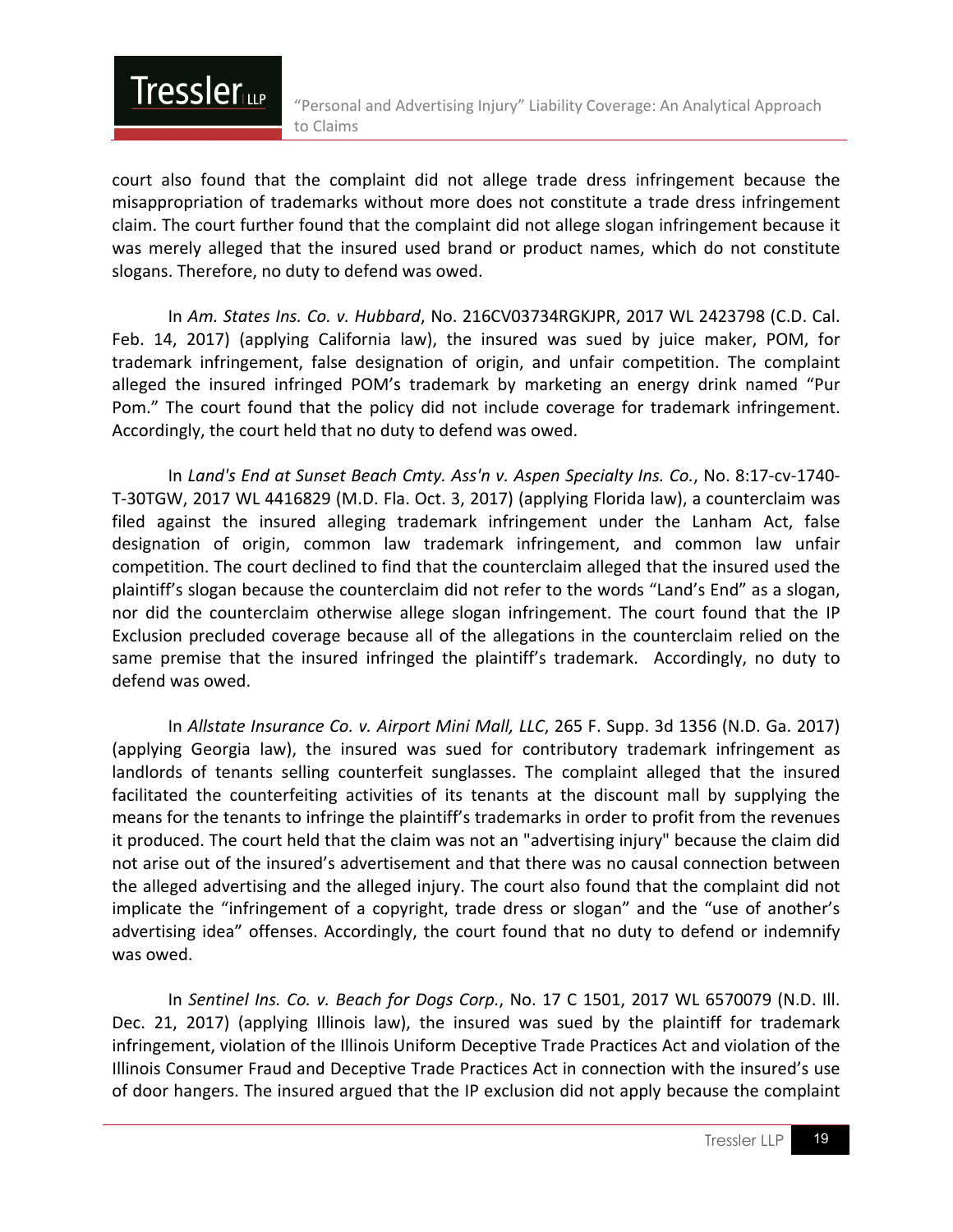asserted a claim for copying the plaintiff's layout and design of its door hanger separate from the complaint's allegation of trademark infringement. The court held that pursuant to the language of the "absolute" IP exclusion, the existence of trademark allegations precluded coverage for the entire lawsuit. Accordingly, no duty to defend was owed.

**Tressler** 

In *Unwired Solutions Inc. v. Ohio Security Insurance Co.*, 247 F. Supp. 3d 705 (D. Md. 2017) (applying Maryland law), the insured was sued for tortious interference with contract and trademark infringement for allegedly perpetrating a "Bulk Handset Trafficking Scheme" which took advantage of Sprint's selling of subsidized phones for use on its network. The insured argued that advertising on its website constituted disparaging material. The court found that the complaint did not allege "personal and advertising injury." The court explained that the allegations that the insured promoted its product on its website, which had the effect of damaging the plaintiff's reputation, and that the insured perpetrated a scheme that harmed the plaintiff, did not constitute disparagement. The court also found that the complaint did not allege implied disparagement by alleging that the insured falsely portrayed its phones as equivalent to the plaintiffs. Accordingly, the court held that no duty to defend was owed.

In *Catlin Specialty Insurance Co. v. Tegol Inc*., 3:14-CV-00607-GCM-DCK, 2017 WL 252290, (W.D.N.C. Jan. 19, 2017) (applying North Carolina law), the insured was sued after the plaintiff learned that it was using the same mark on its motorcycle gear. The court held that the IP exclusion precluded coverage because the complaint did not allege any conduct that could be extricated from the trademark infringement allegations. The court stated that although the complaint alleged a claim for trade name infringement, such claim was pursued only to protect the plaintiff's trademark interest. The court also found that the phrase "Rebel Helmets" did not constitute a slogan because it was a mark that designated a particular brand of the plaintiff's products, not a motto about the plaintiff's product or a short phrase repeatedly used for advertising purposes. Accordingly, the court held that no duty to defend was owed.

In *High 5 Sportswear, Inc. v. H5G, LLC*, 237 F. Supp. 3d 674 (S.D. Ohio 2017) (applying Wisconsin law), the insured was sued for trademark infringement and cyber squatting. The insured attempted to equate its trademarks to slogan and trade dress. The court found that the allegations referencing the marks at issue "High Five", "High 5 Sportswear" and "High 5" did not allege trade dress. The court explained that the marks did not constitute the total image nor the design or packaging of the plaintiff's goods, but rather were just words, names, and symbols intended to identify and distinguish the products. Accordingly, no duty to defend was owed.

In *Hattenhauer Distributing Co. v. Nationwide Agribusiness Insurance Co.*, No. 3:16-CV-1703-PK, 2017 WL 2821936 (D. Or. June 29, 2017) (applying Oregon law), the complaint alleged that the insured failed to conform to the plaintiff's standards and specifications as required under certain franchise agreements, as the insured's pizza store did not use the plaintiff's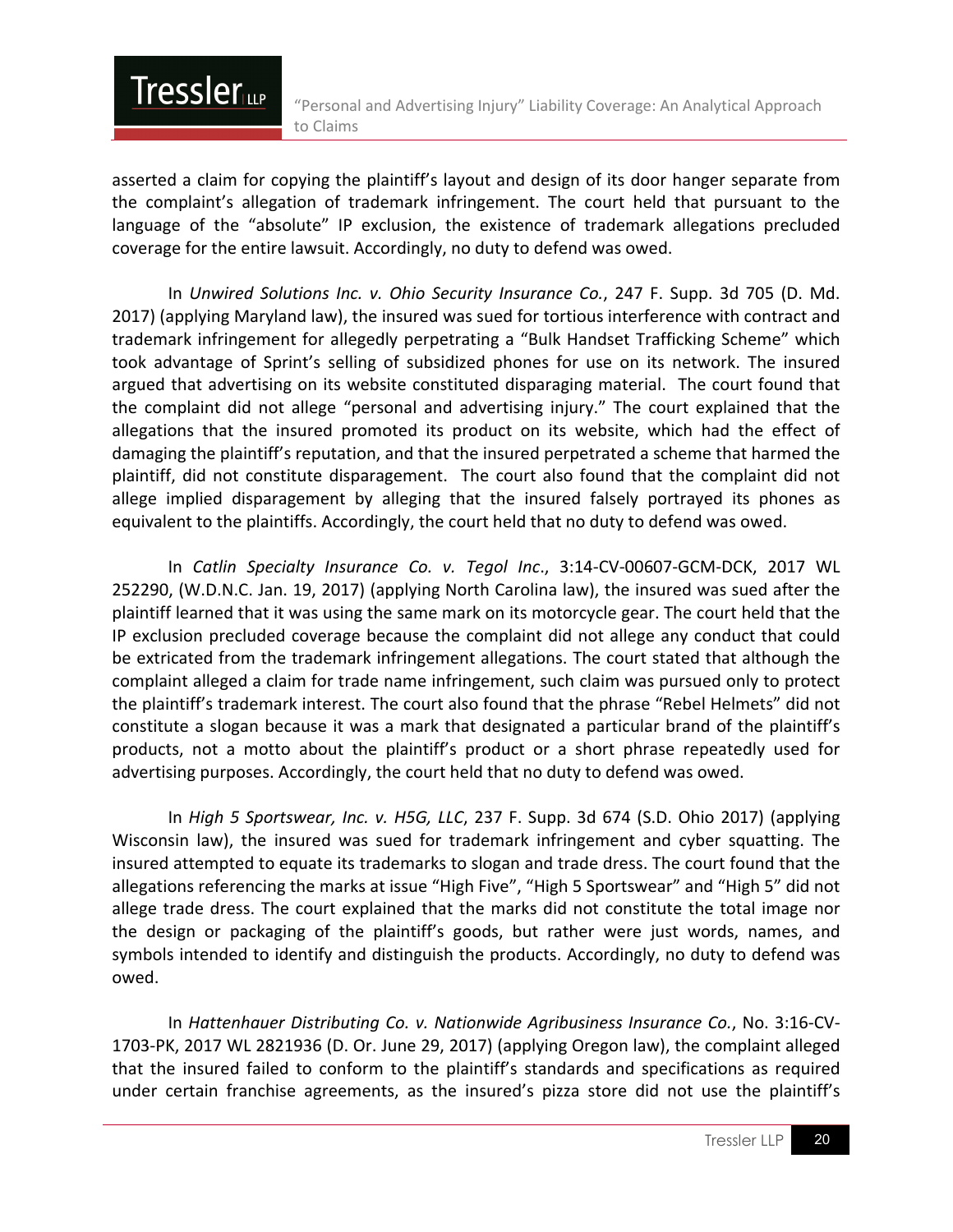proprietary blend of cheese for plaintiff's brand of pizzas. The court found that the complaint did not allege any infringement regarding the appearance of the packaging itself, and thus, the complaint did not allege a claim for trade dress infringement. The court also found that the complaint did not allege trade dress infringement in an advertisement because the complaint did not allege that the pizza packaging was broadcasted to the public, only that the insured sold the pizza in packaging bearing the plaintiff's trademark. The court further found that even if the underlying claim alleged an "advertising injury," the Breach of Contract exclusion and Quality of Goods exclusion precluded coverage. Thus, the court held that no duty to defend was owed.

**Tressler** 

In *Selective Ins. Co. of the Se. v. Creation Supply, Inc.*, 2017 IL App (1st) 161899-U (applying Illinois law), the plaintiffs sued the insured for trademark infringement, violation of trade dress, and unfair competition in connection with the insured's sale of markers that purportedly had the same square bodies and end-caps as the plaintiff's markers. The insured then filed a third-party complaint against a manufacturer in a separate action. The court found that the allegations of the complaint, which the court previously found alleged "advertising injury" based on trade dress infringement, were inextricably intertwined with the allegations in the insured's third-party complaint, and thus, the duty to defend further extended to the prosecution of the insured's third-party complaint.

#### **IV. THE CLAIM MUST FALL OUTSIDE THE EXCLUSIONS FOR "PERSONAL AND ADVERTISING INJURY"**

#### **A. Knowing Violation of Another's Rights ("Knowing Violation Exclusion")**

In *Uretek (USA), Inc. v. Cont'l Cas. Co.*, No. 15-20104, 2017 WL 3225700 (5th Cir. July 28, 2017) (applying Texas law), a counterclaim was filed against the insured, which alleged that the insured made statements to the claimant's customers or potential customers that the claimant could not undertake work on various projects without infringing on the insured's patent. The court found that the counterclaim contained allegations of disparagement. The court also found that the Knowing Violation and Knowledge of Falsity exclusions did not preclude coverage because the complaint alleged both intentional and negligent conduct. Accordingly, the court found that a duty to defend was owed.

In *Burlington Ins. Co. v. Minadora Holdings, LLC*, 690 F. App'x 918 (9th Cir. 2017) (applying California law), the insureds were sued for using the plaintiff's advertising ideas in their online advertising after the plaintiff shared its advertising ideas with the insureds. The court held that the Knowing Violation exclusion did not preclude coverage because the crosscomplaint did not preclude the possibility that the insureds' use of the plaintiff's advertising ideas was done without knowledge that it would have violated his rights. Therefore, a duty to defend was owed.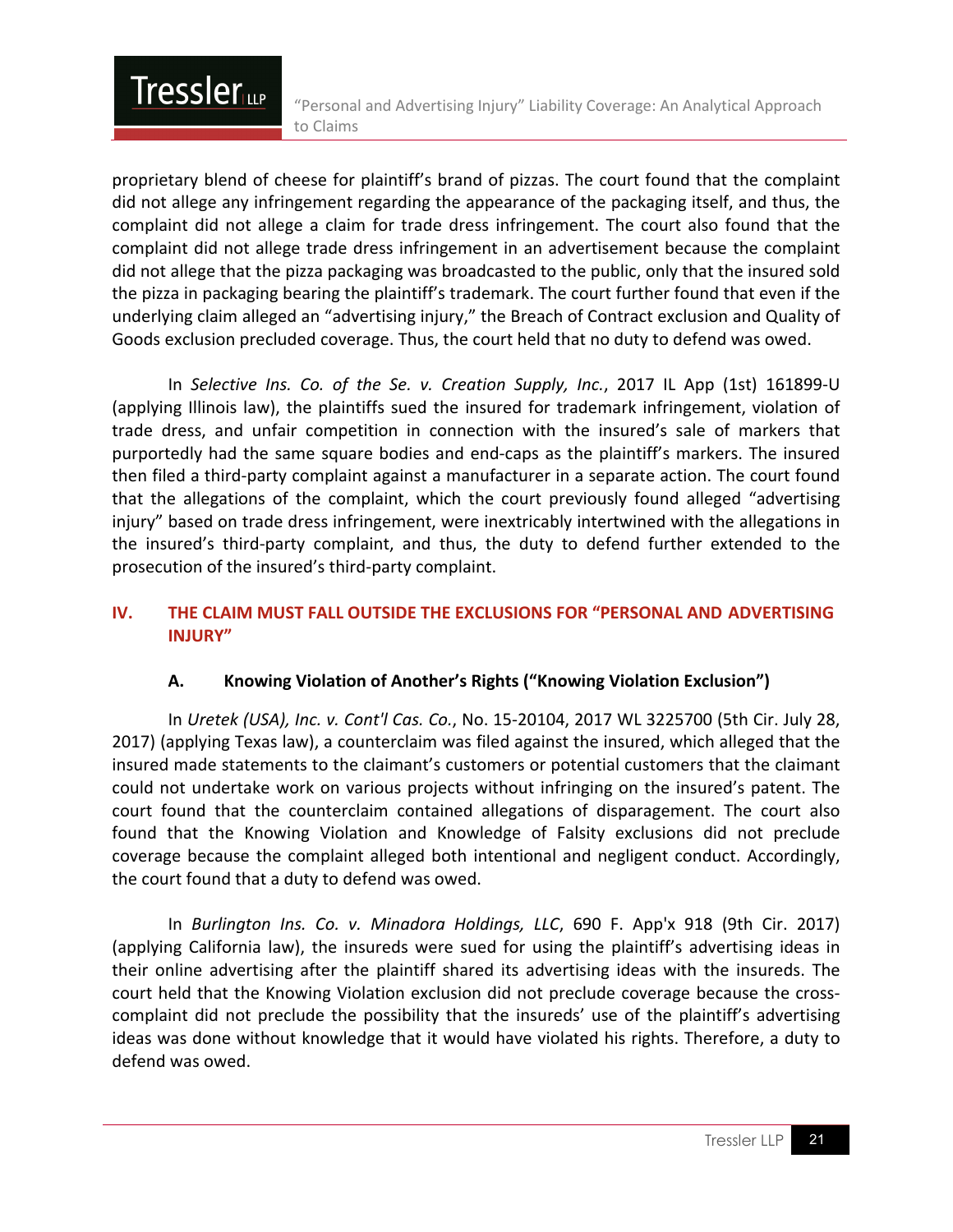In *Auto-Owners Ins. Co. v. McMillan Trucking, Inc*., 242 F. Supp. 3d 1259 (N.D. Ala. 2017), the insured was sued by the plaintiffs for discriminatory denial of the right to contract, civil conspiracy, racketeering, and unjust enrichment. The court found that the complaint alleged the plaintiffs were injured by intentional acts of discrimination that resulted in economic harm and emotional distress, which did not constitute "advertising injury" or "personal injury" as defined the primary policy. The court further held that although the complaint alleged discrimination, which constituted "personal injury" as defined in the umbrella policy, the complaint only alleged intentional and knowing discriminatory conduct, and thus, coverage was precluded by the Knowing Violations exclusion. Accordingly, the court found no duty to defend was owed.

**Tressler** 

In *National Union Fire Insurance Co. of Pittsburgh, PA v. Town of Norwood*, No. CV 16- 11978-RGS, 2017 WL 3185848 (D. Mass. July 26, 2017) (applying Massachusetts law), the plaintiff alleged that the insured unlawfully retaliated against it in violation of the First Amendment. The insured argued that, in order for the Knowing Violation exclusion to apply, it must have not only intended the retaliatory acts, but also to have intended any resulting harm. However, the court held that because the conduct covered by a First Amendment retaliation claim is inherently willful, requiring intent and deliberate infliction of injury, such conduct fell within the policy's Knowing Violation exclusion. Thus, no duty to defend was owed.

In *Cohen v. Berkley Nat'l Ins. Co.*, No. 217CV00057GMNGWF, 2017 WL 3925418 (D. Nev. Sept. 6, 2017) (applying Nevada law), the insured was sued for defamation per se and false light invasion of privacy. The complaint alleged that the insured posted a defamatory and malicious website and that the website was an intentionally false and disparaging publication. The court found that although the only two issues at trial did not require intent, the jury still found fraud, oppression, and malice with each verdict and that a reasonable lay person would be able to find that knowledge of a violation is implicit in the findings of fraud, oppression and malice. Thus, the court found that the Knowing Violation exclusion precluded coverage and that no indemnity obligation was owed.

In *2200 W. Alabama, Inc. v. W. World Ins. Co.*, No. 4:16-CV-2244, 2017 WL 4049272 (S.D. Tex. Sept. 13, 2017) (applying Texas law), the insured was sued by a tenant for its alleged failure to timely negotiate a lease agreement, which prevented the tenant from taking physical possession and opening a restaurant. The insurer argued that the insured knowingly violated the tenant's right to take occupancy and breached the contract. The court found that it would be error to decide an insurer's claim of exclusion based on what was unsaid in the complaint. Thus, the court found that the Knowing Violation exclusion did not preclude coverage and a duty to defend was owed.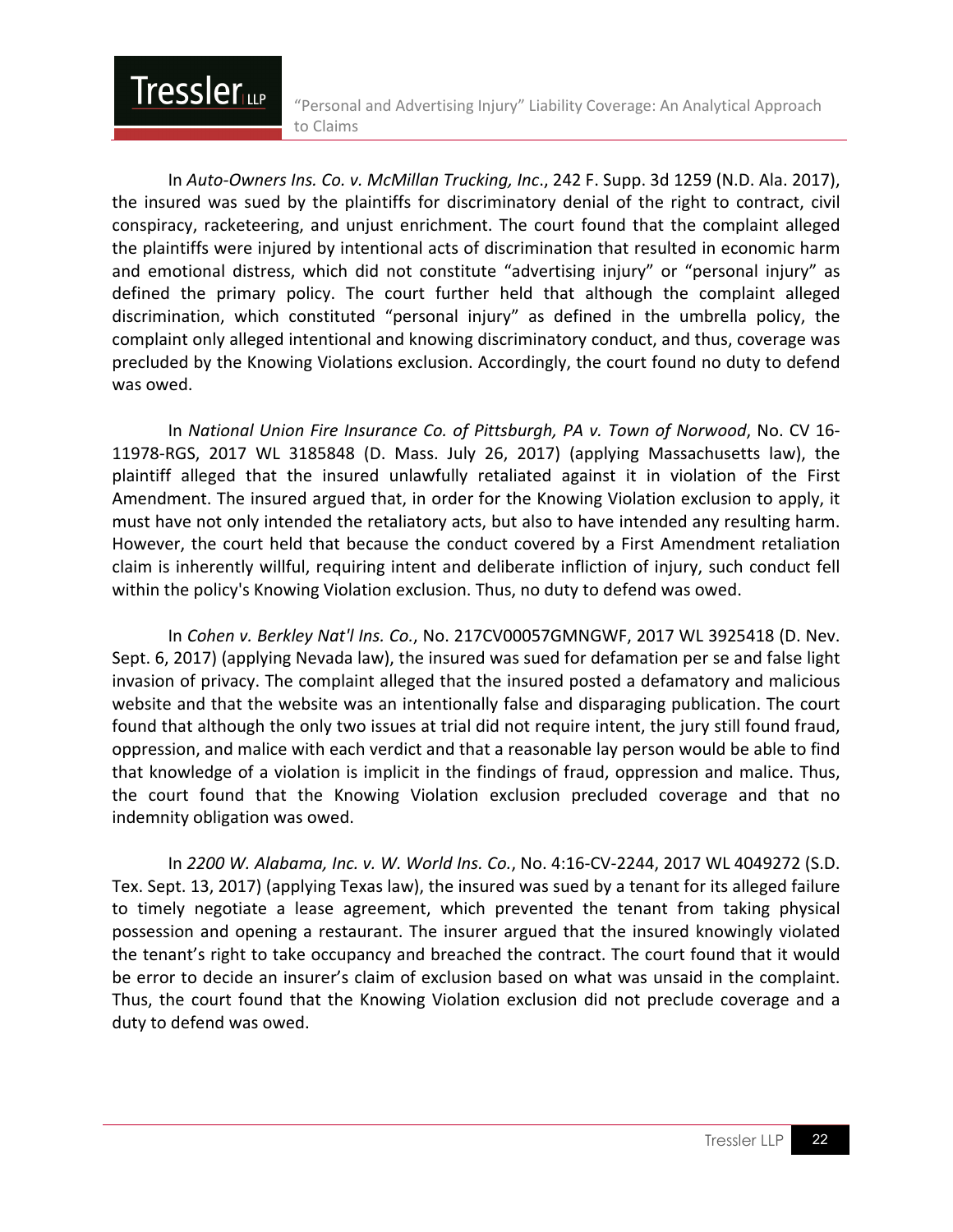In *AIG Specialty Insurance Co. v. Stoller Enterprises, Inc.*, No. 4:16-cv-26, 2017 WL 541533 (S.D. Tex. Feb. 07, 2017) (applying Texas law), the insured was sued for tortious interference with a business interest, injurious falsehood, violation of the Lanham Act, civil conspiracy, defamation and violations of the Racketeering Influenced and Corrupt Organizations Act ("RICO") after creating a false advertising scheme against the plaintiff's new product. The court found that there was sufficient evidence to demonstrate that the insured knew that its statements would inflict "personal and advertising injury", and thus, the Knowing Violation exclusion precluded coverage. Accordingly, no duty to indemnify was owed for the underlying judgment entered against the insured.

**Tressler** 

#### **B. Knowing Publication of Falsehoods ("Knowledge of Falsity Exclusion")**

In *Uretek (USA), Inc. v. Cont'l Cas. Co.*, No. 15-20104, 2017 WL 3225700 (5th Cir. July 28, 2017) (applying Texas law), a counterclaim was filed against the insured, which alleged that the insured made statements to the claimant's customers or potential customers that the claimant could not undertake work on various projects without infringing on the insured's patent. The court found that the counterclaim contained allegations of disparagement. The court also found that the Knowing Violation and Knowledge of Falsity exclusions did not preclude coverage because the complaint alleged both intentional and negligent conduct. Accordingly, the court found that a duty to defend was owed.

In *AIG Specialty Insurance Co. v. Stoller Enterprises, Inc.*, No. 4:16-cv-26, 2017 WL 541533 (S.D. Tex. Feb. 07, 2017) (applying Texas law), the insured was sued for tortious interference with a business interest, injurious falsehood, violation of the Lanham Act, civil conspiracy, defamation and RICO violations after creating a false advertising scheme against the plaintiff's new product. As respects the Knowledge of Falsity exclusion, the court found that there was insufficient evidence to establish the insured knew its statements were false and that liability under the Lanham Act was not dispositive on this issue. However, the court found that the Prior Publication and Knowing Violation exclusions nonetheless precluded coverage, and thus, no duty to indemnify was owed for the underlying judgment entered against the insured.

#### **C. Publication of Material Before Inception of Policy ("Prior Publication Exclusion")**

In *Burlington Ins. Co. v. Minadora Holdings, LLC*, 690 F. App'x 918 (9th Cir. 2017) (applying California law), the insureds were sued for using the plaintiff's advertising ideas in their online advertising, after the plaintiff shared its advertising ideas with the insureds. The court held that the allegations potentially implicated the "use of another's advertising idea" offense. The court also found that the Prior Publication exclusion did not preclude coverage. Although the cross-claim alleged that the insureds' website made certain claims before the policy incepted, the cross-claim did not allege that all of the advertisements containing the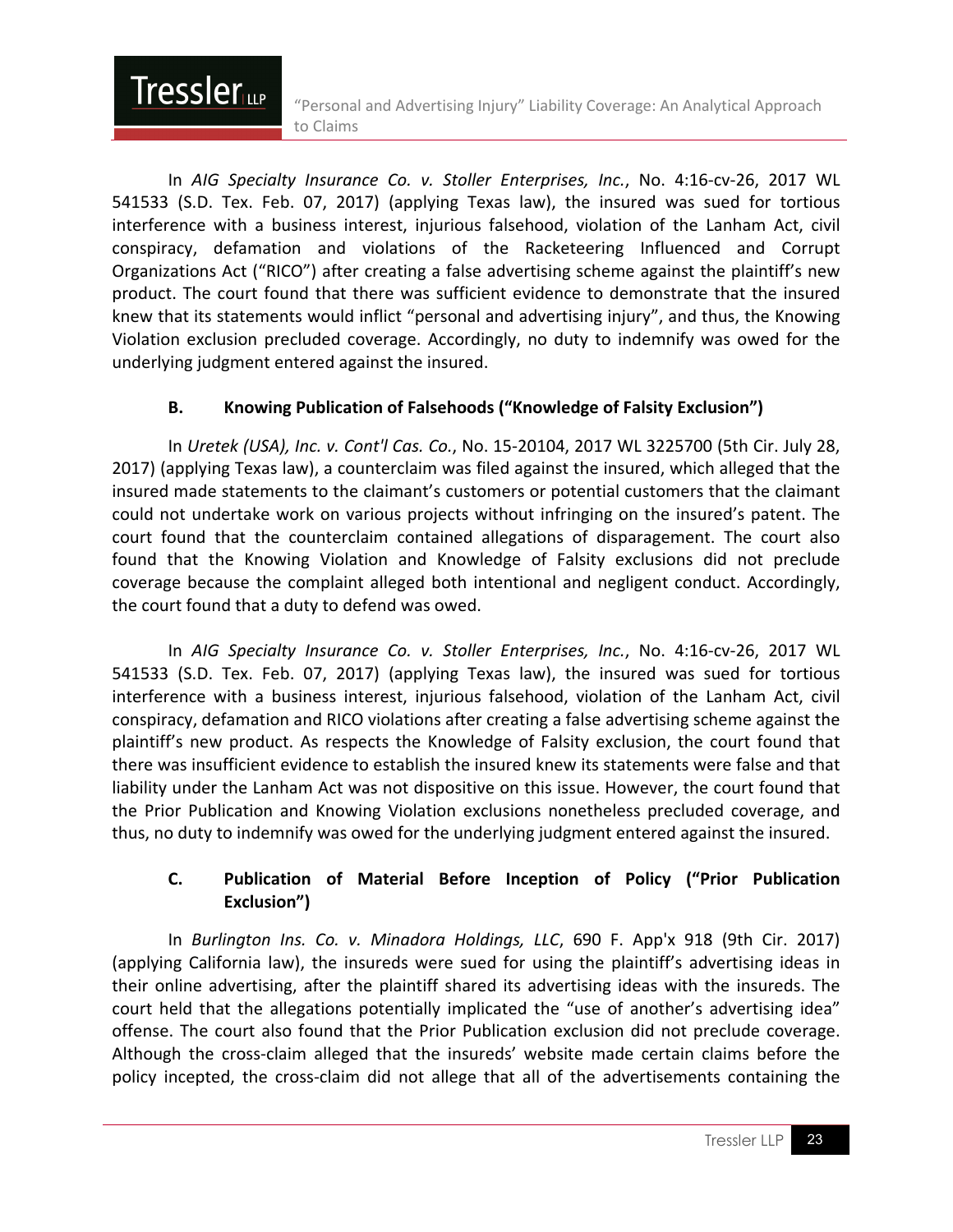plaintiff's advertising ideas were published prior to the policy's inception. Therefore, a duty to defend was owed.

In *High 5 Sportswear, Inc. v. H5G, LLC.*, 237 F. Supp. 3d 674 (S.D. Ohio 2017) (applying Wisconsin law), the insured was sued for trademark infringement and cyber squatting. The insured attempted to equate its trademarks to slogan and trade dress. The court found that the marks at issue (i.e. High Five, High 5 Sportswear and High 5) were not slogans or trade dress. The court also found that the Prior Publication exclusion precluded coverage. The court explained that the complaint alleged that the insured created its website on November 5, 2009, which was before the policy's inception and that the insured engaged in the bad faith use of the marks in its domain name. Accordingly, no duty to defend was owed.

In *AIG Specialty Insurance Co. v. Stoller Enterprises, Inc.*, No. 4:16-cv-26, 2017 WL 541533 (S.D. Tex. Feb. 07, 2017) (applying Texas law), the insured was sued for tortious interference with a business interest, injurious falsehood, violation of the Lanham Act, civil conspiracy, defamation and RICO violations after creating a false advertising scheme against the plaintiff's new product. The court found that the insured's liability under the settlement agreement was related to the Lanham Action claims, which were based solely on publication of written material that occurred before the policy's inception and thus, the Prior Publication exclusion precluded coverage. Accordingly, the court found that the insurer did not owe a duty to indemnify the underlying judgment entered against the insured.

**D. Criminal Acts**

**Tressler** 

- **E. Contractual Liability**
- **F. Breach of Contract**

In *Burlington Insurance Co. v. Minadora Holdings, LLC*, 690 F. App'x 918 (9th Cir. 2017) (applying California law), a cross-claim was filed against the insured alleging breach of an express and implied intellectual property agreement. The cross-claim further alleged that the insured used the plaintiff's advertising ideas in the insured's online advertising after the plaintiff shared its advertising ideas with the insureds. The court found that the allegations potentially implicated the "use of another's advertising idea" offense. The court also found that the Breach of Contract exclusion did not apply to claims arising from an implied contract for the use of another's advertising idea in the insured's advertisement. Accordingly, the court held that a duty to defend was owed.

In *Hattenhauer Distributing Co. v. Nationwide Agribusiness Insurance Co.*, No. 3:16-CV-1703-PK, 2017 WL 2821936 (D. Or. June 29, 2017) (applying Oregon law), the insured was sued for not using the plaintiff's proprietary blend of cheese for plaintiff's brand of pizzas, and instead using a different cheese that did not conform with the plaintiff's standards and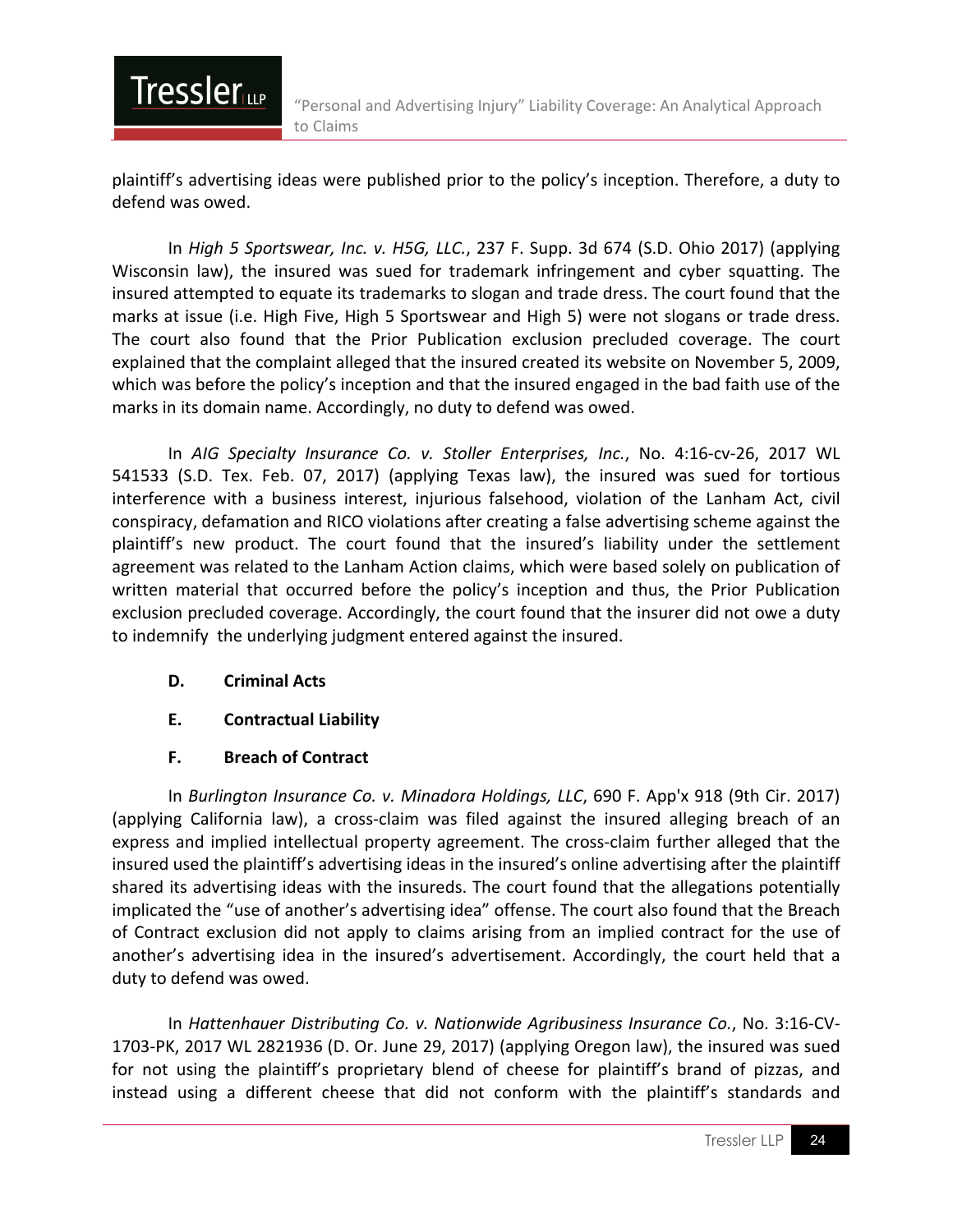

specifications as required under certain franchise agreements. The court found that the complaint did not allege "personal and advertising injury" arising out of infringement of trade dress. The court further found that the Breach of Contract exclusion applied to preclude coverage because the complaint alleged injuries arising out of the insured's breach of the franchise agreements.

In *Colony Ins. Co. v. Custom Ag Commodities, LLC*, No. 4:16-CV-83, 2017 WL 2936208, (E.D. Tex. July 10, 2017) (applying Texas law), a third-party complaint was filed against the insured for breach of contract after it supplied adulterated chicken meal instead of single ingredient chicken meal. The court found that the insured's liability undeniably rested on its alleged failure to perform a contract in accordance with the express specifications. The court explained that the third-party complaint contained numerous allegations concerning the contract. Thus, the court held that the Breach of Contract exclusion applied to preclude coverage. Accordingly, there was no duty to defend or indemnify the insured.

In *Great Lakes Beverages, LLC. v. Wochinski,* 373 Wis.2d 649 (Wis. Ct. App. Jan. 18, 2017) (applying Wisconsin law)*,* the insured was sued for tortious interference, which arose out of the attempt to enforce a rescinded non-compete agreement. The court found that even if the complaint alleged disparagement, the Breach of Contract exclusion precluded coverage because the tortious interference claim arose out of the breach of a contractual relationship. Accordingly, the court held no duty to defend or indemnify was owed.

#### **G. Quality of Goods**

In *First One Lending Corp. v. The Hartford Casualty Insurance Co.*, No. SACV 13-01500 AG(DFMx), 2017 WL 1018305 (C.D. Cal. Apr. 12, 2017) (applying California law), the insured was sued for violation of the Lanham Act and common law unfair competition based on its operation of a fraudulent mortgage scam. The court found that the insured's acts potentially disparaged the plaintiff's goods, products, or services. The court held that the Quality of Goods exclusion did not preclude coverage because the complaint did not solely allege that the insured injured the plaintiff by misrepresenting the plaintiff's services. However, the court held that the "financial services" exclusion precluded coverage, and that the insured's acts were uninsurable under Section 533 of California's Insurance Code. Accordingly, no duty to defend or indemnify was owed.

In *Hattenhauer Distributing Co. v. Nationwide Agribusiness Insurance Co.*, No. 3:16-CV-1703-PK, 2017 WL 2821936 (D. Or. June 29, 2017) (applying Oregon law), the insured was sued for not using the plaintiff's proprietary blend of cheese for plaintiff's brand of pizzas, and instead using a different cheese that did not conform with the plaintiff's standards and specifications as required under certain franchise agreements. The court found that even if the complaint alleged an advertising injury, the Quality of Goods exclusion applied to preclude coverage because the complaint alleged injuries that arose from the insured's sale of inferior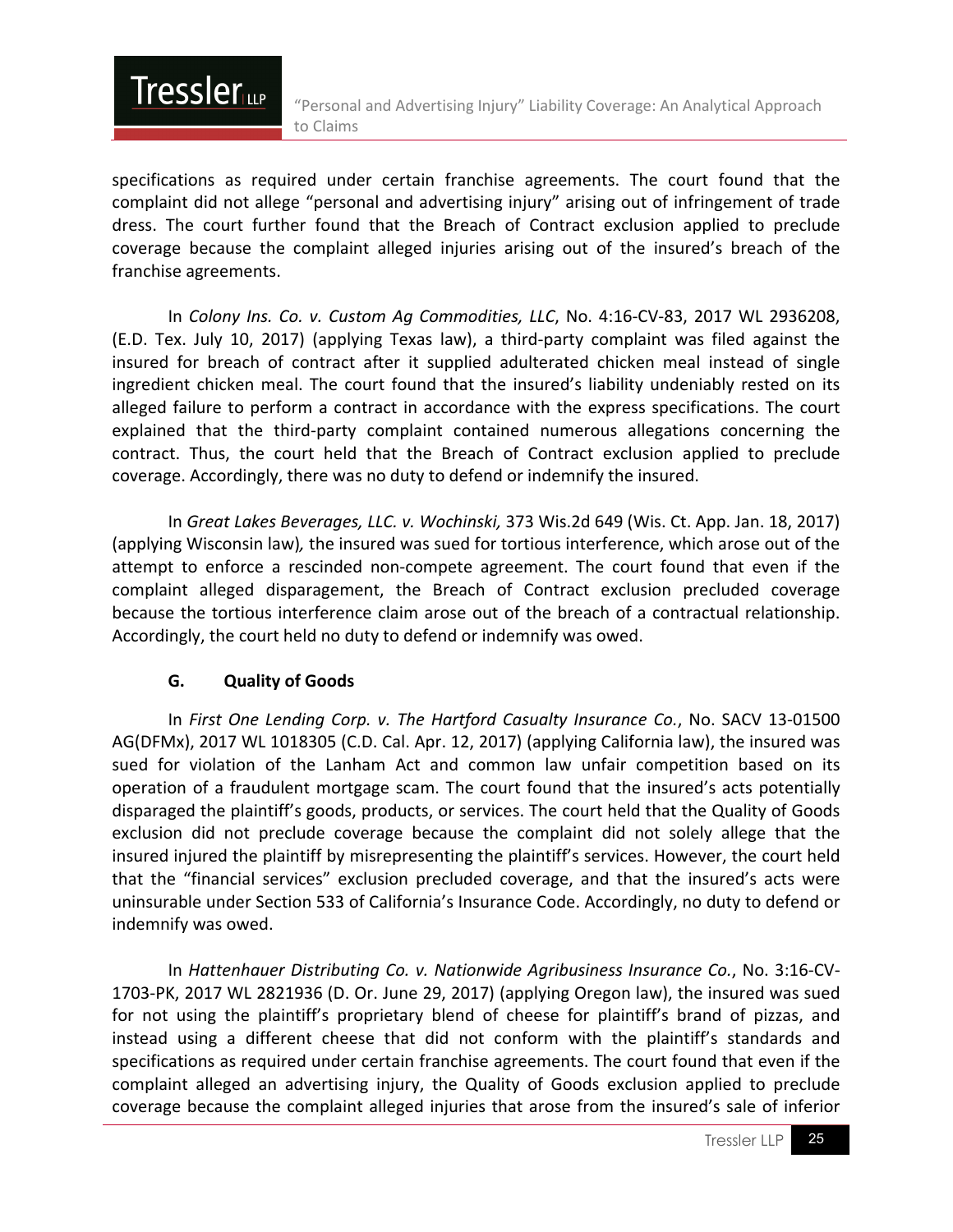pizza bearing the plaintiff's brand while failing to meet the requirements of the plaintiff's ingredients. Thus, the court held that no duty to defend was owed.

**Tressler** 

#### **H. Infringement of Copyright, Patent, Trademark or Trade Secret ("IP Exclusion")**

In *Burlington Ins. Co. v. Minadora Holdings, LLC*, 690 F. App'x 918 (9th Cir. 2017) (applying California law), the insureds were sued for using the plaintiff's advertising ideas in their online advertising after the plaintiff shared its advertising ideas with the insureds. The court held that the allegations potentially implicated the "use of another's advertising idea" offense. The court found that the IP exclusion did not exclude claims for the "use of another's advertising idea" as doing so would vitiate such offense and contradict the insured's reasonable expectations. Therefore, a duty to defend was owed.

In *Am. States Ins. Co. v. Hubbard*, No. 216CV03734RGKJPR, 2017 WL 2423798 (C.D. Cal. Feb. 14, 2017) (applying California law), the insured was sued by juice maker, POM, for trademark infringement, false designation of origin, and unfair competition. The complaint alleged the insured infringed POM's trademark by marketing an energy drink named "Pur Pom." The court found that the policy did not include coverage for trademark infringement and that such claims are specifically excluded by the IP exclusion. Accordingly, the court held that no duty to defend was owed.

In *First One Lending Corp. v. The Hartford Casualty Insurance Co.*, No. SACV 13-01500 AG(DFMx), 2017 WL 1018305 (C.D. Cal. Apr. 12, 2017) (applying California law), the insured was sued for violation of the Lanham Act and common law unfair competition based on its operation of a fraudulent mortgage scam. The court found that the complaint alleged facts showing that the insured's acts potentially disparaged the plaintiff's goods, products, or services. The court held that the IP exclusion did not preclude coverage because the complaint alleged injuries that arose from acts and business other than slogan infringement. However, the court held that the "financial services" exclusion precluded coverage and that the insured's acts were uninsurable under Section 533 of California's Insurance Code. Accordingly, no duty to defend or indemnify was owed.

In *WAWGD, Inc. v. Sentinel Ins. Co.*, No. 16-cv-2917-CAB-BGS, 2017 WL 4340437 (S.D. Cal. Sep. 29, 2017) (applying California law), the defendant was sued for patent infringement for infringing two patents by "making, using, offering for sale, and/or selling a golf equipment fitting system that use[d] advanced technology to objectively identify the optimum equipment for the golfer and correct swing flaws so that the golfer can achieve optimum performance on the golf course." The defendant filed a third-party complaint against the insured based on the insured's warranty of non-infringement and indemnity for the plaintiff's infringement claims. The court held that even if the third-party complaint's allegations created the potential for coverage, the IP exclusion precluded coverage because the third-party complaint was filed in a lawsuit that also included allegations of patent infringement and the language of the "absolute"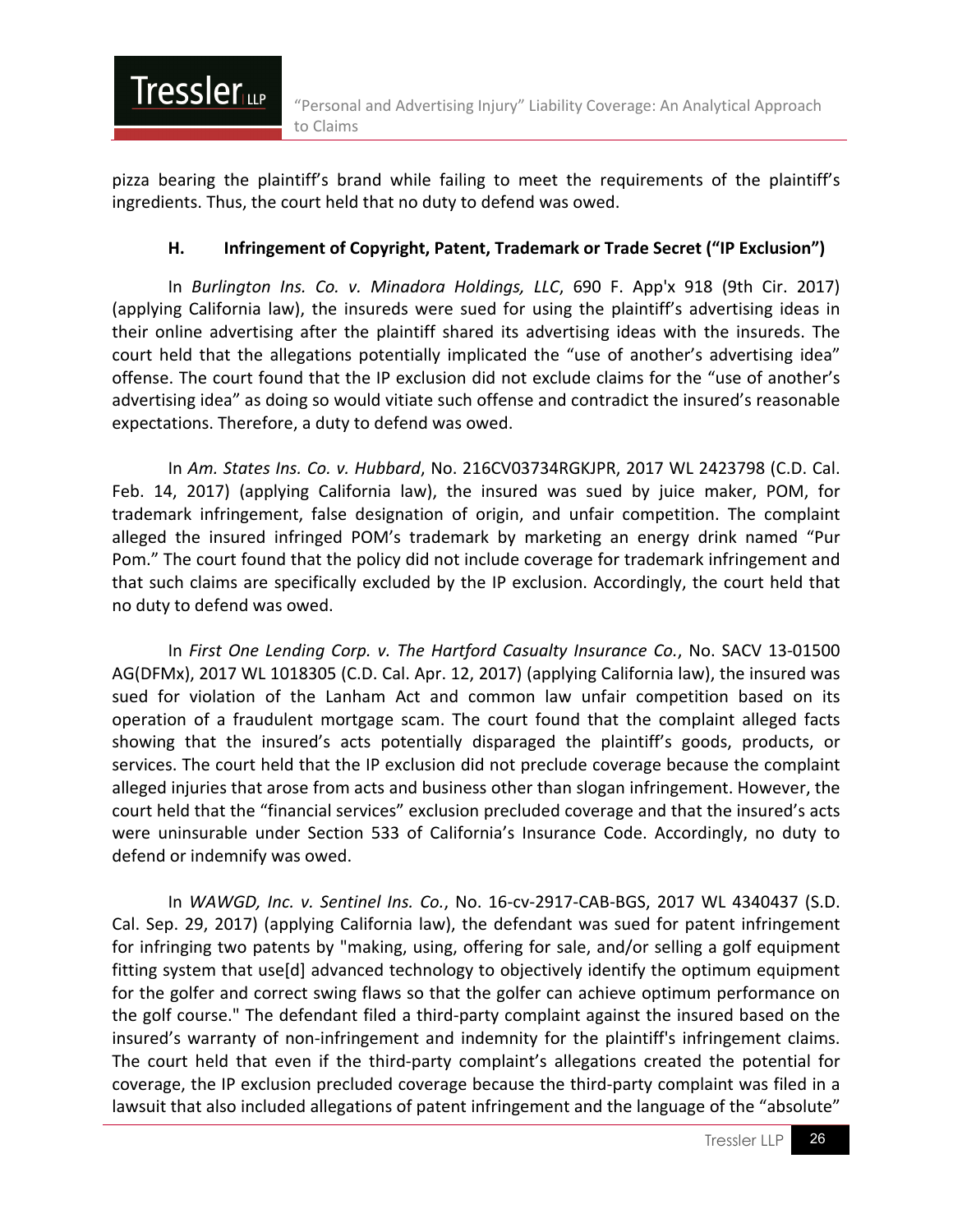IP exclusion applied to any injury or damage alleged in a lawsuit including a patent infringement claim. Thus, no duty to defend was owed.

**Tressler** 

In *Minute Key, Inc. v. Charter Oak Fire Ins. Co.*, No. 16-cv-1850-JLK, 2017 WL 3584876 (D. Colo. Aug. 11, 2017) (applying Colorado law), the insured was sued for violation of the Lanham Act and Ohio Deceptive Trade Practices Act after it purportedly made false allegations of patent infringement. The court held that the tortious misconduct that took the form of false allegations of patent infringement did not fall within the IP exclusion. The court explained that the exclusion contemplates the defense of actual, rather than false allegations of patent infringement. Accordingly, the court found that a duty to defend was owed.

In *Land's End at Sunset Beach Cmty. Ass'n v. Aspen Specialty Ins. Co.*, No. 8:17-cv-1740- T-30TGW, 2017 WL 4416829 (M.D. Fla. Oct. 3, 2017) (applying Florida law), a counterclaim was filed against the insured alleging trademark infringement under the Lanham Act, false designation of origin, common law trademark infringement, and common law unfair competition. The court declined to find that the counterclaim alleged that the insured used the plaintiff's slogan because the counterclaim did not refer to the words "Land's End" as a slogan, nor did the counterclaim otherwise allege slogan infringement. The court found that the IP Exclusion precluded coverage because all of the allegations in the counterclaim relied on the same premise that the insured infringed the plaintiff's trademark. Accordingly, no duty to defend was owed.

In *Sentinel Ins. Co. v. Yorktown Indus. Inc*., No. 14-cv-4212, 2017 WL 446044 (N.D. Ill. Feb. 2, 2017) (applying Illinois law), the insured was sued for the alleged hiring of a competitor's employees and use of a confidential customer list. The court held that the complaint did not allege "personal and advertising injury". The court explained that the complaint did not allege the use of the plaintiff's advertising plans, schemes, or designs in contacting customers, nor did the complaint allege that the insured misappropriated any of their advertising strategies. The complaint also did not allege that the plaintiff was injured by the copying of the plaintiff's customer list or other trade secrets in an "advertisement," nor did the complaint allege that the insured publically disseminated the customer list or proprietary business information. The court further held that the IP exclusion applied to preclude coverage because at least one of the counts alleged an excluded intellectual property claim. Accordingly, the court held that no coverage was owed.

In *Sentinel Ins. Co. v. Beach for Dogs Corp.*, No. 17 C 1501, 2017 WL 6570079 (N.D. Ill. Dec. 21, 2017) (applying Illinois law), the insured was sued by the plaintiff for trademark infringement, violation of the Illinois Uniform Deceptive Trade Practices Act and violation of the Illinois Consumer Fraud and Deceptive Trade Practices Act in connection with the insured's use of door hangers. The insured argued that the IP exclusion did not apply because the complaint asserted a claim for copying the plaintiff's layout and design of its door hanger separate from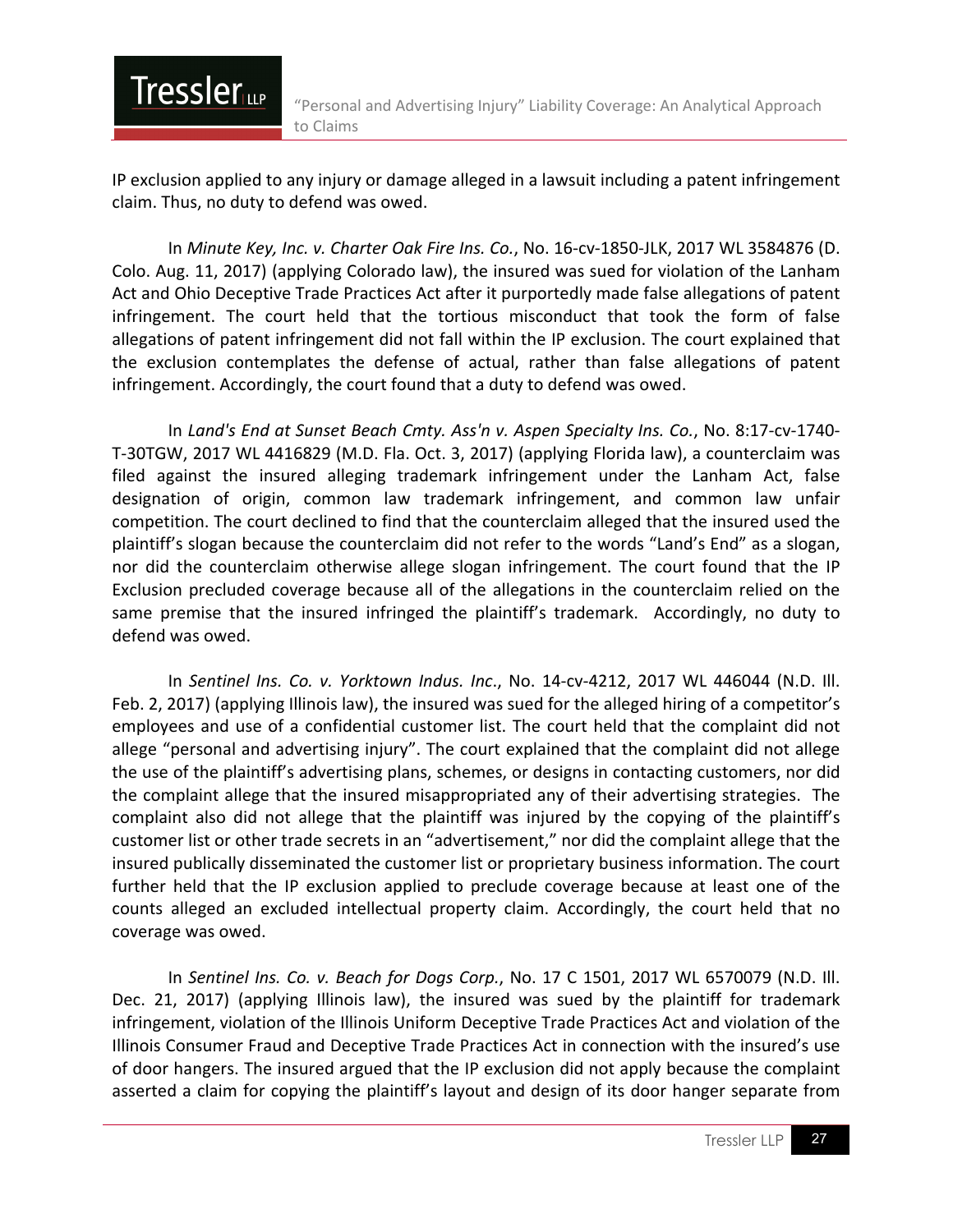the complaint's allegation of trademark infringement. The court held that pursuant to the language of the "absolute" IP exclusion, the existence of trademark allegations precluded coverage for the entire lawsuit. Accordingly, no duty to defend was owed.

In *Catlin Specialty Insurance Co. v. Tegol Inc*., 3:14-CV-00607-GCM-DCK, 2017 WL 252290 (W.D.N.C. Jan. 19, 2017) (applying North Carolina law), the insured was sued after the plaintiff learned that it was using the same mark on its motorcycle gear. The court held that the IP exclusion precluded coverage because the complaint did not allege any conduct that could be extricated from the trademark infringement allegations. The court stated that although the complaint alleged a claim for trade name infringement, such claim was pursued only to protect the plaintiff's trademark interest. The court also found that the phrase "Rebel Helmets" did not constitute a slogan because it was a mark that designated a particular brand of the plaintiff's products, not a motto about the plaintiff's product or a short phrase repeatedly used for advertising purposes. Accordingly, the court held that no duty to defend was owed.

In *High 5 Sportswear, Inc. v. H5G, LLC.*, 237 F. Supp. 3d 674 (S.D. Ohio 2017) (applying Wisconsin law), the insured was sued for trademark infringement and cyber squatting. The court found that the marks at issue (i.e. High Five, High 5 Sportswear and High 5) were not slogans or trade dress. With respect to the IP exclusion, the court found that the complaint alleged claims for trademark infringement and cyber squatting, not infringement of trade dress or slogan. Thus, the exception to the IP exclusion was not applicable and the IP exclusion applied to preclude coverage. Accordingly, no duty to defend was owed.

- **I. Media & Internet Business Exclusion ("Media Business Exclusion")**
- **J. Electronic Chat Rooms Or Bulletin Boards**
- **K. Unauthorized Use of Another's Name**
- **L. Pollution Exclusion**

**Tressler** 

**M. Willful Violation of a Penal Statute**

#### **N. Employment-Related Practices Exclusion ("ERP Exclusion")**

In *Standard Gen. L.P. v. Travelers Indem. Co. of Connecticut*, No. 17CV0548, 2017 WL 3601181 (S.D.N.Y. Aug. 18, 2017) (applying New York law), the insured was sued for defamation, false light, "unfair business acts" and false advertising after the insured made a statement to the press falsely claiming that the plaintiff was terminated for cause based on an independent, third-party investigation into the plaintiff's alleged misconduct. The court held that the statement did not constitute an "advertisement" because the statement was not about the insured's goods, products, or services, and thus, the complaint did not allege an "advertising injury." However, the court found that the complaint alleged "personal injury." The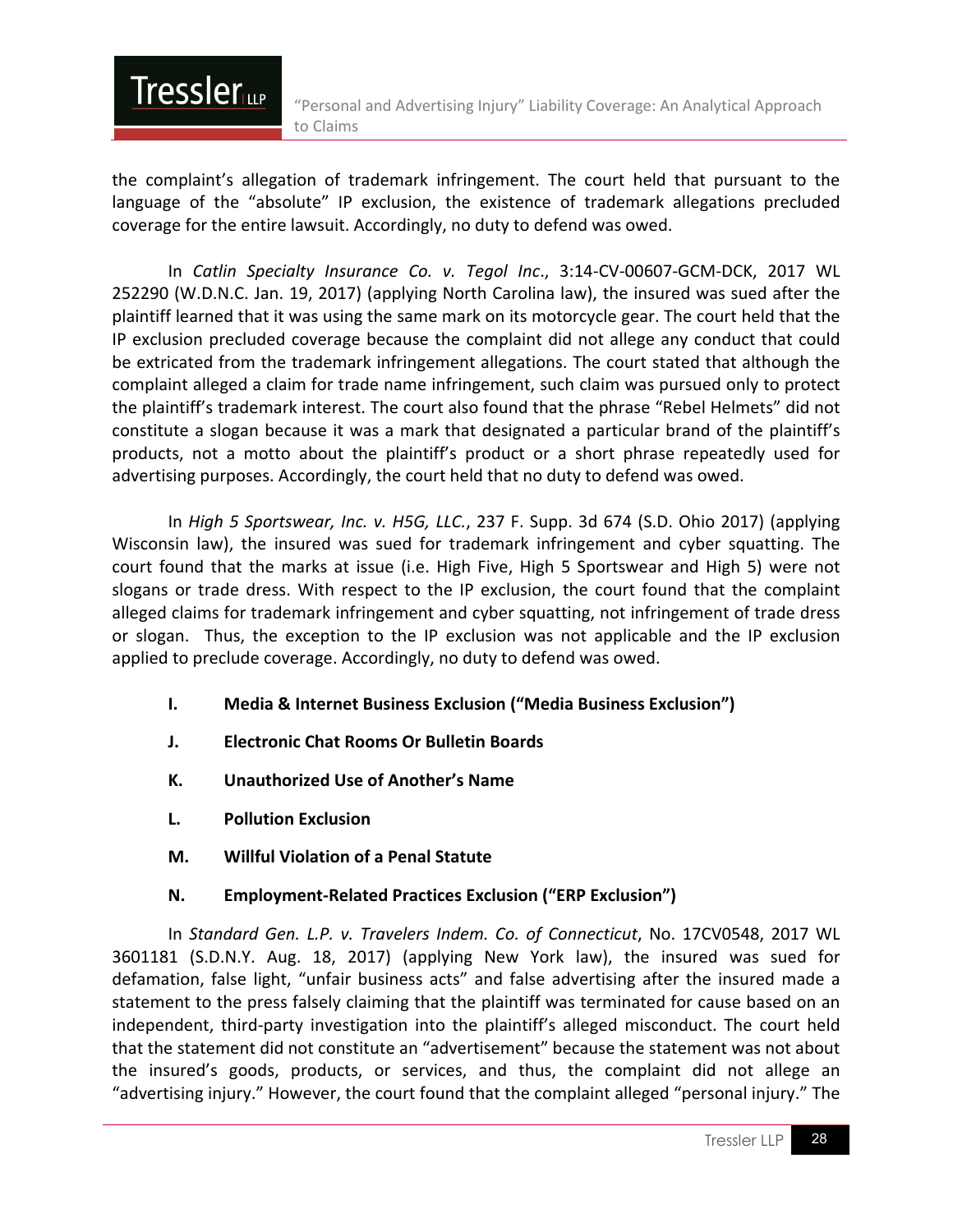court also found that the ERP exclusion did not apply because the exclusion did not clearly and unmistakably apply to situations where the injured party lacks any employment relationship with the insured. Accordingly, the court held that a duty to defend was owed.

#### **O. Professional Services Exclusion**

**Tressler** 

In *Caveo, LLC v. Citizens Insurance Company of America, Inc.*, No. 15-CV-6200, 2017 WL 2672297 (N.D. Ill. June 21, 2017) (applying Illinois law), the insured was sued for engaging in a scheme and conspiring with the plaintiff's former employees for their employ with the insured, using the plaintiff's confidential, proprietary, trade secret and copyrighted material, interfering with the plaintiff's customer relationships and growing its competing business by capturing the plaintiff's customers. The complaint alleged that the insured's employee led a webinar that incorporated the plaintiff's copyrighted material. The court found that the Professional Services exclusion did not preclude coverage. The court explained that although some specialized knowledge may have been required for the insured to create a webinar, such was not enough to invoke the Professional Services exclusion. Accordingly, coverage was owed under the policy.

#### **P. Distribution of Material in Violation of Statute ("Distribution of Material Exclusion")**

In *Am. Econ. Ins. Co. v. Hartford Fire Ins. Co.*, 695 Fed. Appx. 194 (9th Cir. 2017) (applying Montana law), the insured was sued in two actions (i.e. Washington and Byrd Suits), which alleged that the insured used spy software to track customers by secretly taking photographs using the laptop's webcam, capturing keystrokes, and taking screenshots. The court held that the Byrd Suit triggered coverage because it "alleged that information collected by the software was transmitted to third parties," but that coverage was not triggered by the Washington Suit because it failed to specifically allege that the insured published private material. However, the court held that the Distribution of Material exclusions contained in the subject policies precluded coverage. Thus, no duty to defend was owed.

In *American Family Mutual Insurance Co. v. St. Louis Heart Center, Inc.*, No. 4:15CV1544 JCH, 2017 WL 4076072 (E.D. Mo. Sept. 17, 2017) (applying Missouri law), the insured was sued for violations of the TCPA. The court found that the Distribution of Material in violation of statutes exclusion precluded coverage for claims based on violations of the TCPA. Thus, the court found that no duty to defend was owed.

In *Hartford Cas. Ins. Co. v. Ted A. Greve & Assocs., P.A.,* No. 3:17CV183-GCM, 2017 WL 5557669 (W.D.N.C. Nov. 17, 2017) (applying North Carolina law), the insured was sued for violating the federal Driver's Privacy Protection Act ("DPPA") after the insured obtained information from police reports and mailed an advertisement for legal services to the plaintiffs. The court held that the "statutory violation" exclusion barred coverage because the right of privacy at issue in the underlying action was solely a creature of federal law. The court held also